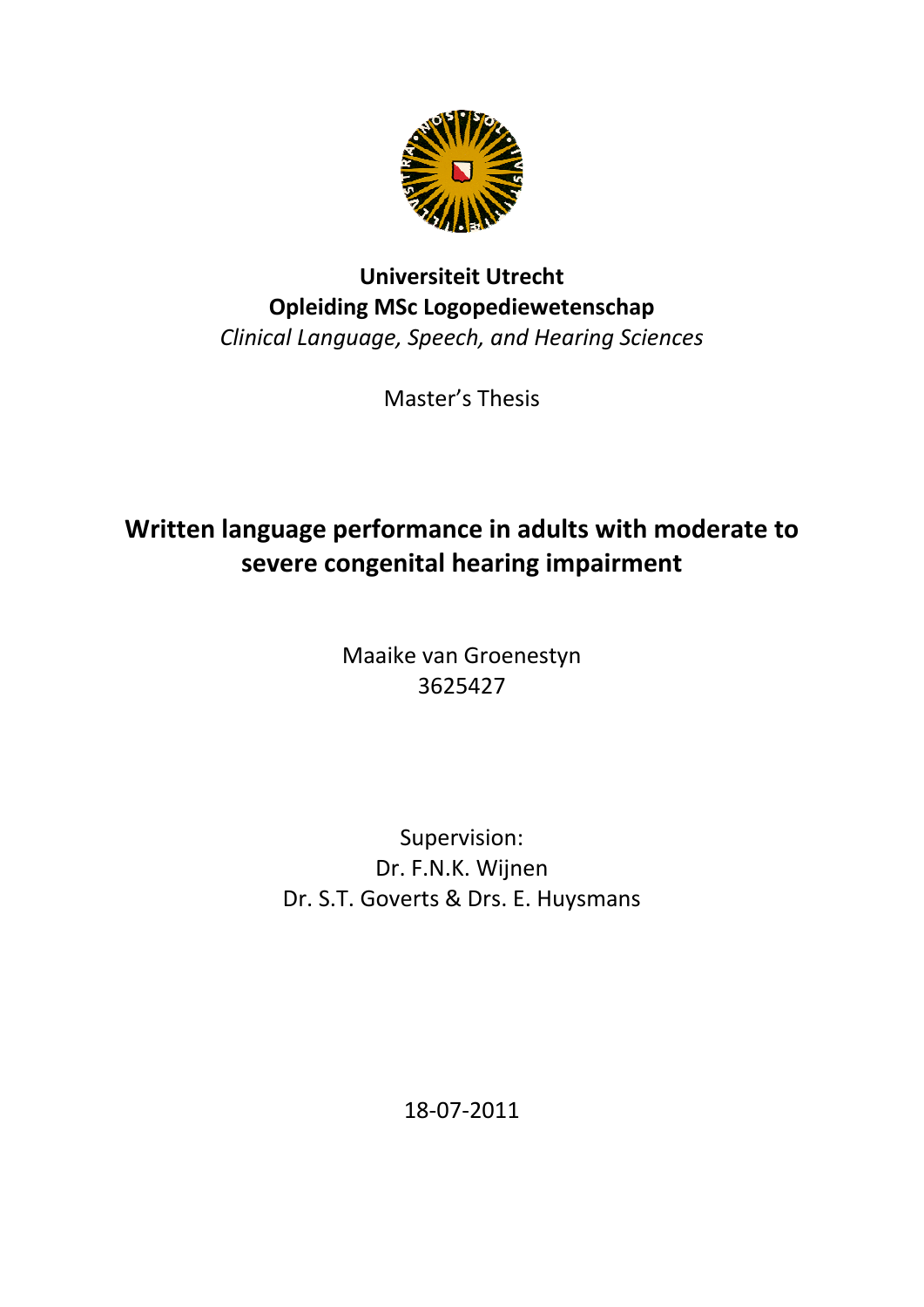# $Contents$

| $\mathfrak{D}^-$ |                  |                                                                    |  |  |  |
|------------------|------------------|--------------------------------------------------------------------|--|--|--|
|                  | 2.1              |                                                                    |  |  |  |
|                  | 2.2              |                                                                    |  |  |  |
|                  | 2.3              |                                                                    |  |  |  |
| 3.               |                  |                                                                    |  |  |  |
|                  | 3.1              |                                                                    |  |  |  |
|                  | $3.2\phantom{0}$ | Results of writing performance of the MSCHI and NH group  13       |  |  |  |
|                  | 3.2.1            |                                                                    |  |  |  |
|                  | 3.2.2.           |                                                                    |  |  |  |
|                  | 3.2.3.           |                                                                    |  |  |  |
|                  | 3.2.4.           | Modality specific items: Spelling and punctuation errors 17        |  |  |  |
|                  | 3.3              | Results of spoken language and written language performance of the |  |  |  |
|                  |                  |                                                                    |  |  |  |
|                  | 3.3.1            |                                                                    |  |  |  |
|                  | 3.3.2            |                                                                    |  |  |  |
|                  | 3.3.3            |                                                                    |  |  |  |
|                  | 3.4              | Results of spoken language and written language performance of the |  |  |  |
|                  |                  |                                                                    |  |  |  |
| $\overline{4}$   |                  |                                                                    |  |  |  |
|                  |                  |                                                                    |  |  |  |
|                  |                  |                                                                    |  |  |  |
|                  |                  |                                                                    |  |  |  |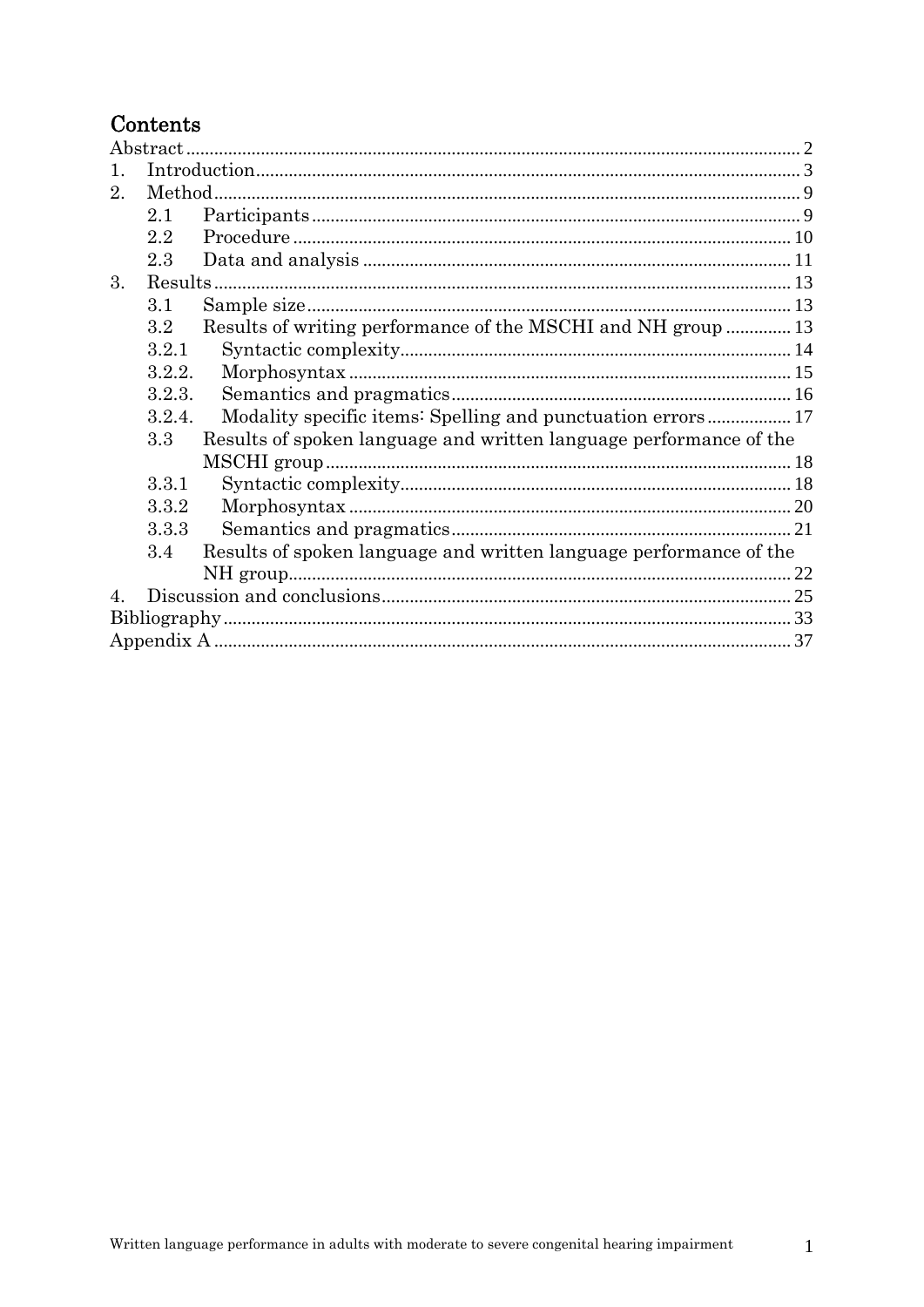# <span id="page-2-0"></span>Abstract

Aim: The aim of this study was to examine whether the written language performance of adults with moderate to severe congenital hearing impairment (MSCHI) differs from that of normal-hearing adults (NH) at group level and whether the written language performance of MSCHI subjects differs from their spoken language performance at group level. Method: Written language performance was examined by analysing written samples in expository discourse genre. The written output of the 20 MSCHI adults and 9 NH adults was analysed using the STAP method (Dungen & Verbeek, 1999), containing parameters on syntactic complexity, morphosyntax, semantics, pragmatics, spelling, and punctuation. Results: At group level, the written language performance of the NH and MSCHI group only differed significantly on two variables: 'mean length of the 5 longest utterances in words' (MLUL) and 'semantically deviant utterances'. When comparing the parameter values of the spoken samples and the written samples at group level, the MSCHI group scored significantly better in the written samples on 'mean length of utterances' (MLU), several other measures of syntactic complexity, morphosyntax and 'implicit use of anaphora'. Conclusion: Our data show that both the MSCHI and NH group show similar written language performance at group level for most parameters. However, in comparison between the written and spoken language performance of the MSCHI group a difference at group level was found for morphosyntactic variables. Less morphosyntactic errors occurred in the written samples, caused by a benefit for the MSCHI group due to the modality specific characteristics of writing. Thus, the difference in written language performance compared to spoken language performance of the MSCHI group at group level seems not to be caused by poorer language competence but by the difference in output processing. As written language performance may influence spoken language performance, education and therapy for children with hearing impairment should have a greater focus on written language.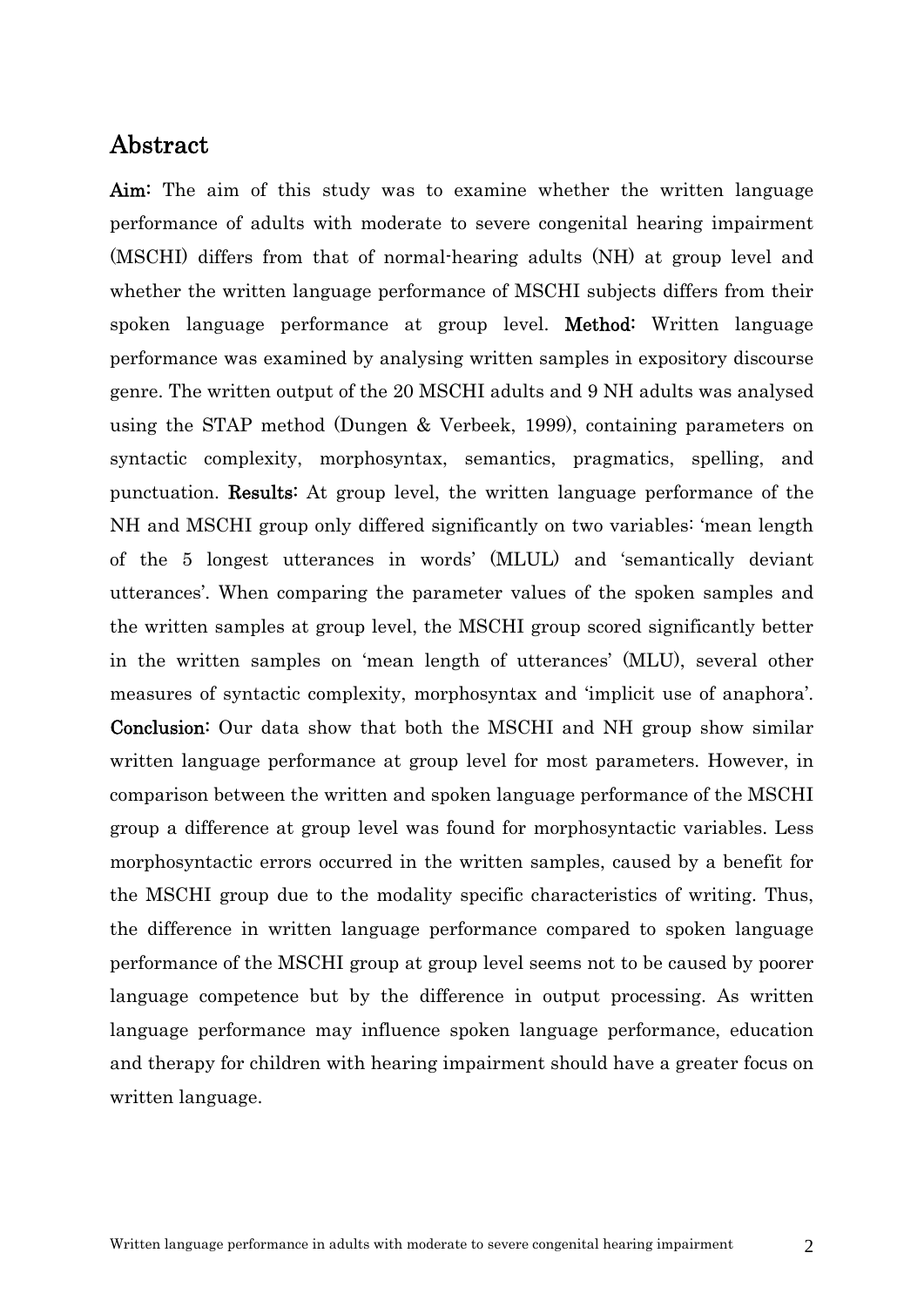### 1. Introduction

<span id="page-3-0"></span>Hearing is of great importance to speech and language development. One of the most difficult tasks in child development is to master written and spoken language (Briscoe et al., 2001). Congenitally impaired hearing presents an educational handicap on mastering written and spoken language (Luckner & Isaacson, 1990). Many learners who are deaf or hearing-impaired have difficulty gaining access to the education being offered, because of incomplete auditory signals and challenges related to the development of language (Reed, 2003). In their study on language development in adolescents with congenital mild to moderate hearing loss, Delage and Tuller (2007) note that hearing loss entails distortion of sounds, resulting in partial and degraded input of language. This causes an atypical language development, which may have long-lasting effects (Robier, 2001 In: Delage and Tuller, 2007). Thus, congenital hearing impairment imposes an obstacle to the spoken and written language development and linguistic skills of individuals with hearing-impairment.

The development of written language depends on another form of expression such as spoken language or sign language (McAnnally et al. In: Luckner & Isaacson, 1990). It is a complex and difficult task to master, for both hearing and hearing-impaired students (Antia et al., 2005). If sounds are not clearly received, this can cause difficulties in the development of written language (Yalçinkaya et al., 2009). Several authors investigated the writing of congenitally hearing-impaired students. It is important to note (in accordance with the findings of Antia et al, 2005) that most authors have studied the skills of students with severe to profound hearing loss, i.e. a hearing loss of more than 70 dB. Little is known about the written language performance of adults with moderate to severe hearing impairment, i.e. a hearing loss of 35 to 95 dB. Therefore, the studies mentioned below give an outline of the possible effects of severe to profound hearing loss, but these effects will not apply equally in case of moderate to severe hearing impairment.

Research on the written language output of students with severe to profound hearing impairment reveals that these students show poor performance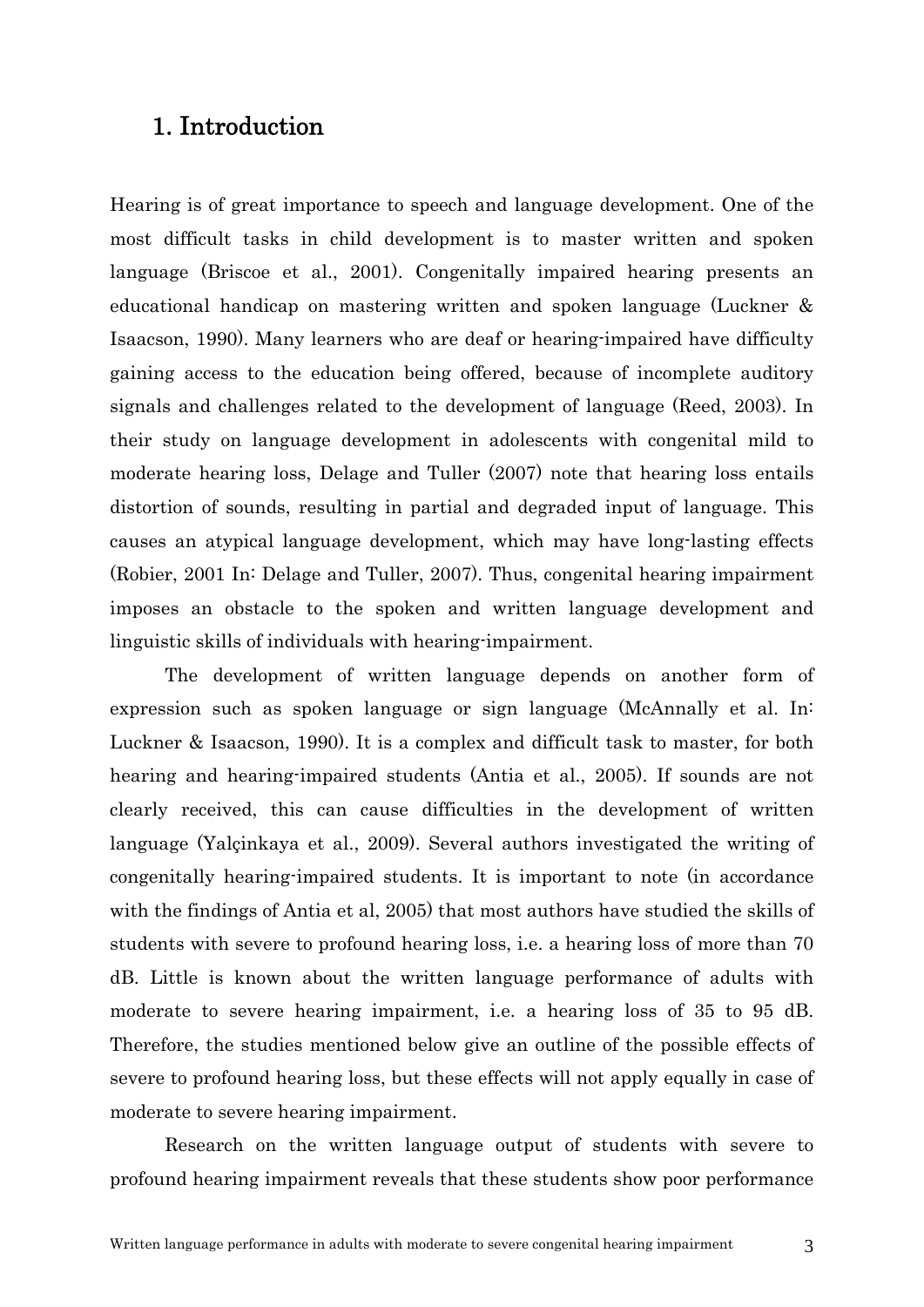in mastering the process of producing written texts (Luckner & Isaacson, 1990). Yalçinkaya et al. (2009) state that an individual's ability to perceive sounds may influence his chance to succeed in translating sounds of a language into writing. This indicates that both the deficit in auditory perception and the developmental delay on the primary language system have an adverse effect on written language development of individuals with hearing-impairment (Luckner & Isaacson, 1990). Observing the obstacle imposed by congenital hearing impairment to language development and linguistic skills more closely, hearing impairment causes a restriction on the development of the ability to read and write. Thus, written language output is influenced by both language development and the development of reading and writing skills.

Regarding the content of written text, hearing-impaired writers show good written language performance at word and sentence level, but have difficulty creating text that demonstrates coherent relationships (Black, 1982, In: Luckner & Isaacson, 1990). Some research has been done on the syntactic complexity of the written output of hearing-impaired individuals, as well as on their morphosyntactic skills. In their research investigating deaf college students' written English, Channon and Sayers (2007) compared essays of these students to essays created by several editors. The deaf college students demonstrated low mastery of independent clause markers, demonstratives, third-person singular neuter pronouns, and modals related to possibility. The deaf college students however did have relatively high mastery of the first-person singular and punctuation. These students overused some dependent clause markers, the second- and third-person neuter pronouns, quantifiers, the verb do and the modals *could* and *will*. They were also inclined to produce sequences of two or more main clauses, avoiding commas and periods in particular, rather than fragments. It is important to note that Channon and Sayers do not yet know whether this pattern could also be found in hearing students learning English as a second language, or less skilled native users (such as young children).

Research comparing the written language performance of normal-hearing students and students with profound hearing impairment indicates that hearingimpaired students create sentences of shorter length than those of normal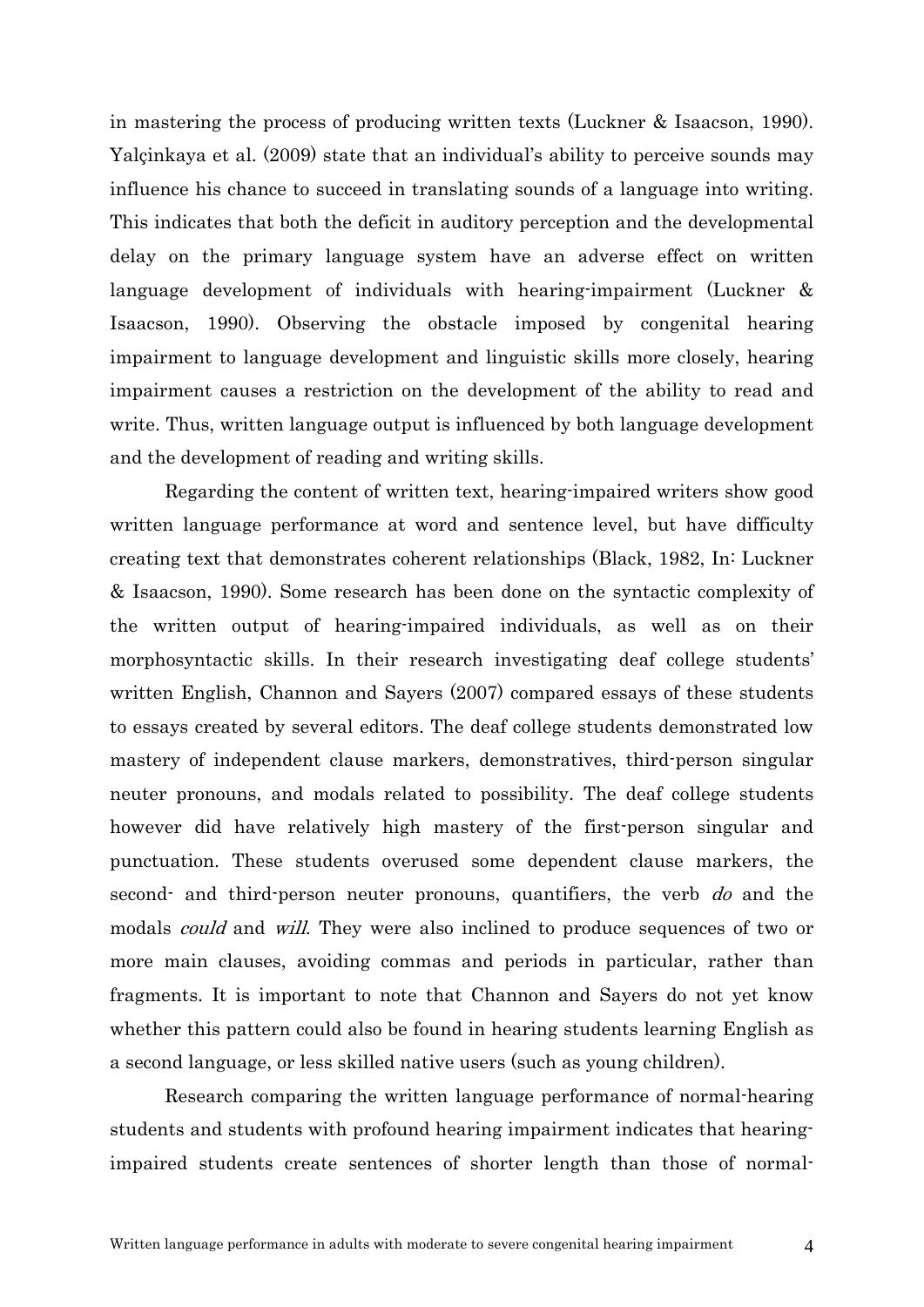hearing students (Ivimey & Lachterman, 1980, In: Luckner & Isaacson, 1990). Research reported by Gormley and Sarachan-Deily (1987, In: Luckner & Isaacson, 1990) suggests that hearing-impaired students make more errors in spelling, punctuation and grammar compared to students with normal hearing.

Written language and spoken language differ in several aspects. Regarding general differences between spoken and written language, syntactic complexity is found to be greater in written language than in spoken language. Written language contains more subordinate and adverbial clauses, longer and more complex utterances and higher values for mean length of utterance (among others: O'Donnell, 1974). In their study, Ravid and Zilberbuch (2003) compare morphosyntactic constructions in the development of spoken and written Hebrew. The authors note that spoken texts require shared knowledge and cooperation between different speakers, because of limitations caused by the pressure of online processing. Furthermore, spoken texts contain a large amount of unnecessary material and the pressure of online processing does not permit much organization and planning. Spoken texts are also less lexical and informative than written texts. Because of the absence of pressure of online processing written texts allow deliberation and revision. These differences illustrate the modality specific characteristics, i.e. the different characteristics of both spoken and written language. Chafe et al. (1987) investigated these modality specific characteristics as well. Writing allows the writer to deliberate and revise the choices he makes whereas speakers need to make such choices very quickly. This results in a more varied vocabulary in written language compared to spoken language. Utterances are found to be longer in written language than in spoken language. Spoken utterances are influenced by limitations of the short-term memory and the speaker's ability to concentrate. These factors do not play a role when writing utterances, leading to sentences of strikingly longer length in written samples. Writers are freed from constraints caused by limitations related to what can be focused on at one time. Furthermore, writers are not bordered by short-term memory limitations.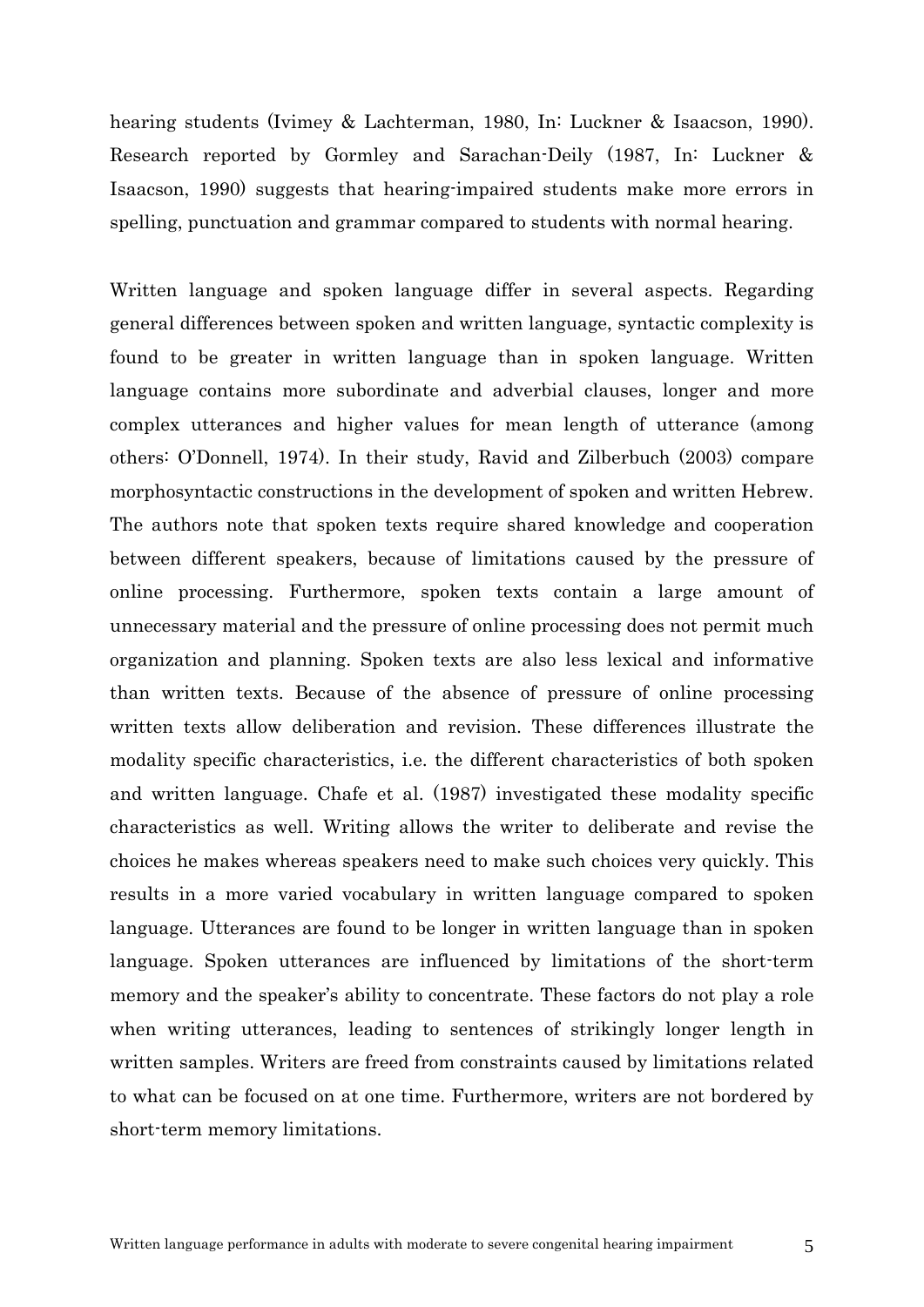Previous studies have investigated the relationships between writing skills and spoken language skills, and whether proficiency in writing is related to spoken language proficiency. Most of these studies compare the written and spoken language of atypical learners, such as learning-disabled individuals (MacArthur et al., 2008). As previously mentioned, spoken language is the foundation on which written language performance is built. According to MacArthur et al. (2008) spoken and written language are closely related. Children with well-developed spoken language would theoretically develop writing more efficiently and should show a faster progress because these children would likely rely on their spoken language knowledge while writing (MacArthur et al., 2008). The authors also state that written language may influence spoken language. Writing can make certain aspects of language more noticeable to the learner.

Unfortunately, most research investigating differences between spoken and written language performance focus on individuals with normal hearing. Little literature is available on the differences between spoken and written language performance in hearing-impaired individuals.

A recent comparative study on spoken language performance of normal-hearing adults and adults with congenital moderate to severe hearing impairment (Huysmans et al., to appear) examines long-term effects of moderate to severe congenital hearing impairment (MSCHI) at an age when maturation of language performance is complete, i.e. in adults. Spoken language performance in Dutch in 10 normal-hearing (NH) adults and 20 adults with MSCHI was studied, using analysis of spontaneous language (STAP) and a standardised test (CELF-4NL). Spontaneous language was analysed with regard to morphosyntax, syntactic complexity, semantics, pragmatics, (dis)fluency, and intelligibility. Data showed significant differences in the area of morphosyntax: congenitally hearingimpaired adults produced more ungrammatical utterances and their error patterns differed from the normal-hearing group. The MSCHI group produced significantly more errors than the NH group regarding the morphosyntactic categories 'number of ungrammatical utterances', 'morphosyntactic errors',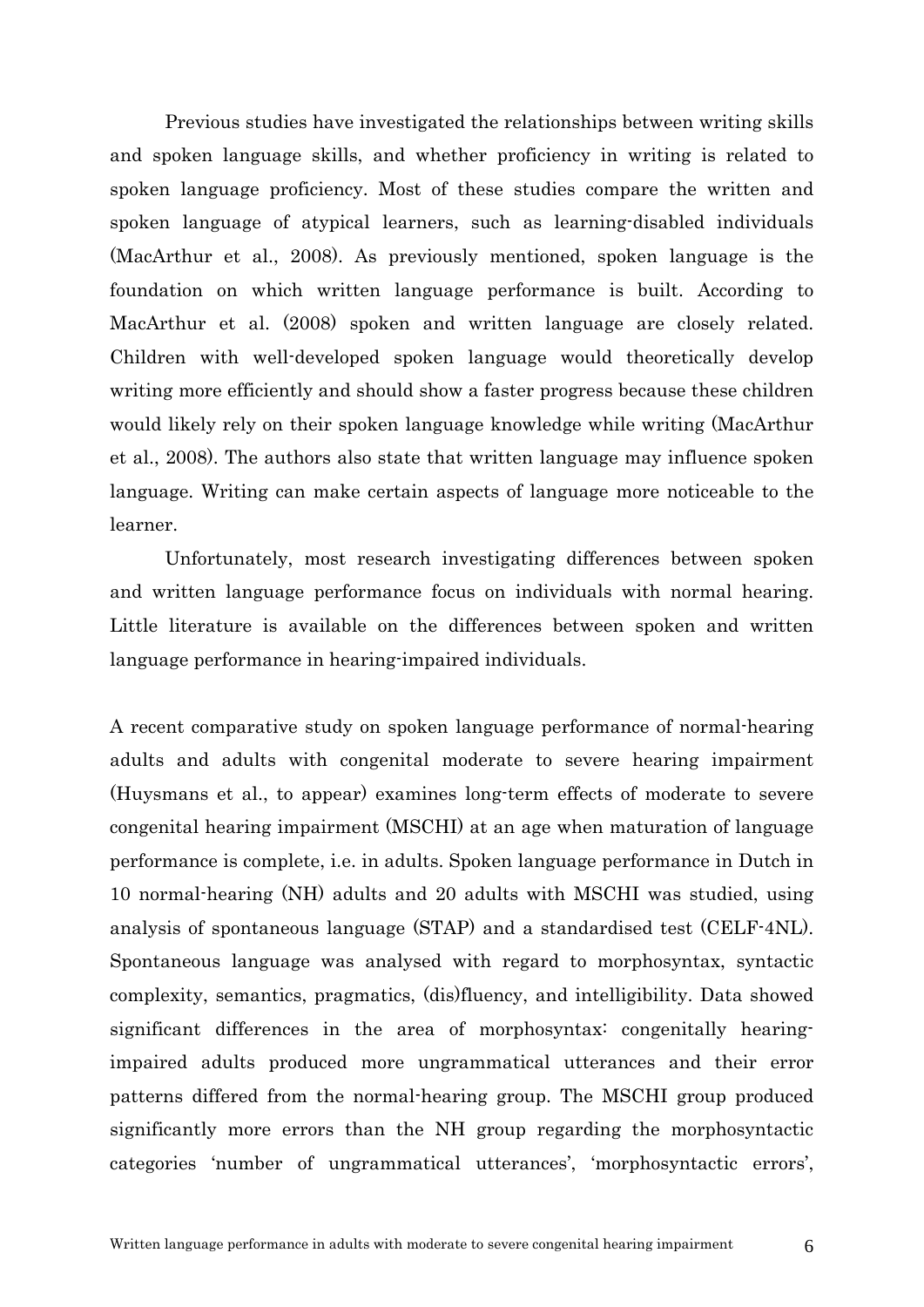'incorrect determiner', 'missing determiner', 'subject-verb agreement error' and 'adverb error'.

The present study is an explorative study, as a part of the broader study by Huysmans et al. (to appear). Although the present study also examines the language performance in the same participants, it focuses on written language performance instead of spoken language performance. The present study analyses the written samples of the same groups of participants as the study on spoken language performance (Huysmans et al., to appear). Its aim is to answer the question whether at group level differences can be found between the written samples of the MSCHI group and the NH group. Additionally the present study evaluates whether these differences between both groups in written language performance are similar to the differences in spoken language performance found at group level between the MSCHI and NH group. Furthermore it aims to answer the question whether the written language performance of the MSCHI adults differs from their spoken language performance. Can written tests be used to survey the differences in linguistic skills between congenital hearing-impaired and normal-hearing individuals? In order to come to an answer, the first step of this project was to compare the writing of hearing-impaired participants with the writing of participants with normal hearing. The second step was to compare these results to the results of the recent study on spoken language performance (Huysmans et al., to appear). By making this comparison the project aims to answer the question whether the outcomes of speech performance in normalhearing individuals and hearing-impaired individuals are also reflected in their writing.

The present study evaluates whether the analysis of written samples can be used to survey the differences in linguistic skills between congenital hearing-impaired and normal-hearing individuals. If the results of this project show that written samples indeed can be used for this purpose, written test may be used in different settings. In the near future written tests might be used as a tool for further research to demonstrate differences between hearing-impaired and normal-hearing groups of participants. This method would reduce the time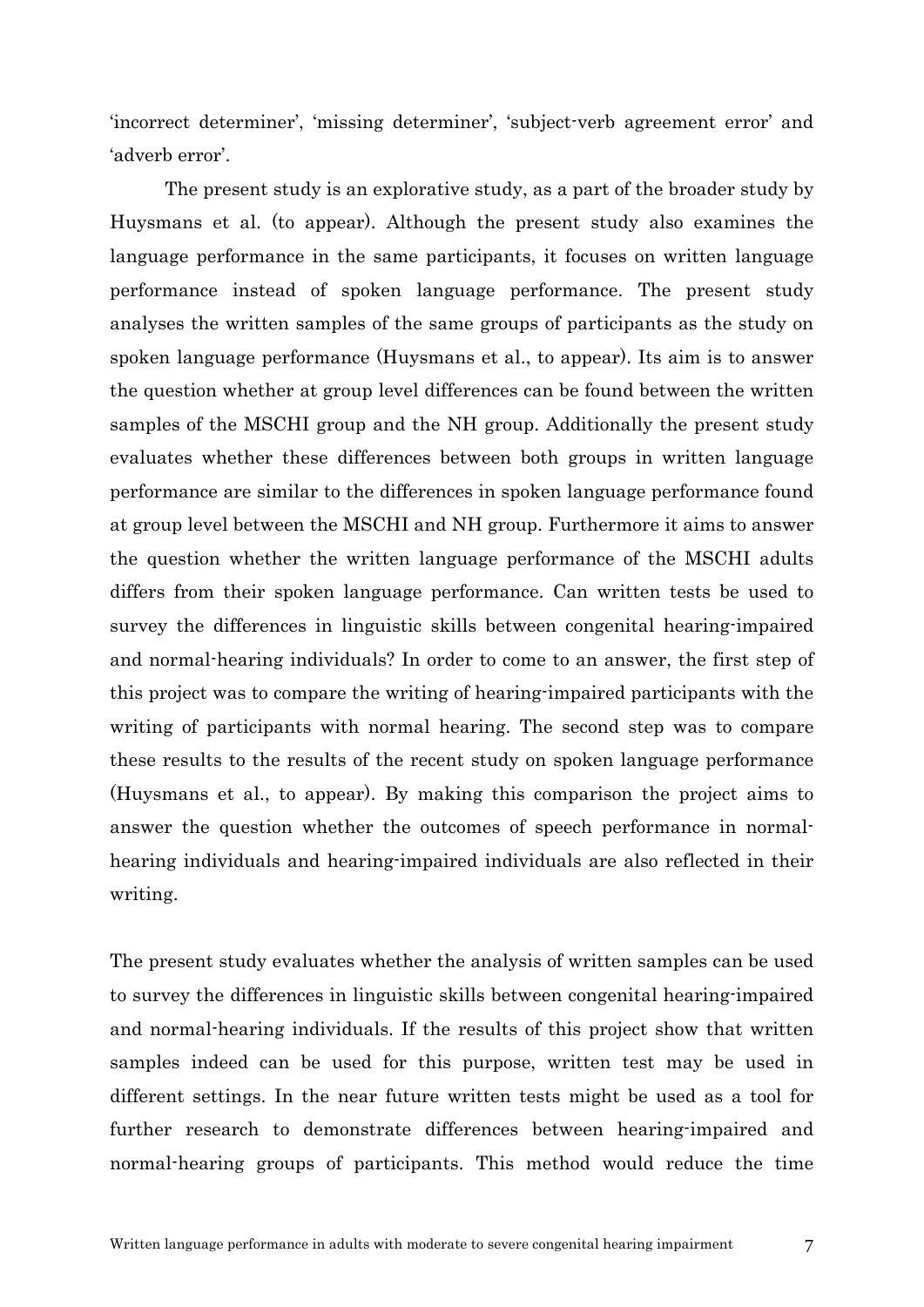needed for data analysis. Written tests might also have a clinical use if written tests turn out to be useful to determine the linguistic skills of an individual. This specific information could contribute to realistic expectations regarding the effect of the use of a Cochlear Implant (CI).

In conclusion, the present study aims to answer the following questions: Does the written language performance of adults with moderate to severe congenital hearing impairment (MSCHI) differ from the written language performance of adults with normal hearing (NH) at group level? Furthermore, does the written language performance of the same MSCHI individuals differ from their spoken language performance at group level, as studied by Huysmans et al.(to appear)? Regarding the expected outcomes of this study it is important to note that previous research on the spoken and written language performance of adults with hearing impairment mainly studied individuals with profound hearing impairment. As the present study evaluates the performance of adults with moderate to severe hearing impairment, hypothesis drawn from previous research should be regarded to be the utmost possible outcomes. Because of a difference in study population the results of the present study might be less extreme than the outcomes on the performance of individuals with profound hearing impairment.

Considering what is known about the spoken and written language performance of adults with severe to profound hearing impairment, this study hypothesises that the MSCHI adults may show poorer written language performance regarding length of utterances, syntactic complexity, spelling, punctuation, and morphosyntactic errors than NH adults. Hearing loss can cause a delay on the development of spoken language which can pose an obstacle to the development of written language. When comparing the spoken language performance to the written language performance of the MSCHI adults, results are expected to show benefit from modality specific characteristics. Written texts can be revised and can be produced without the pressure of online processing of spoken language. Therefore the MSCHI adults are expected to show a better performance in written than in spoken language.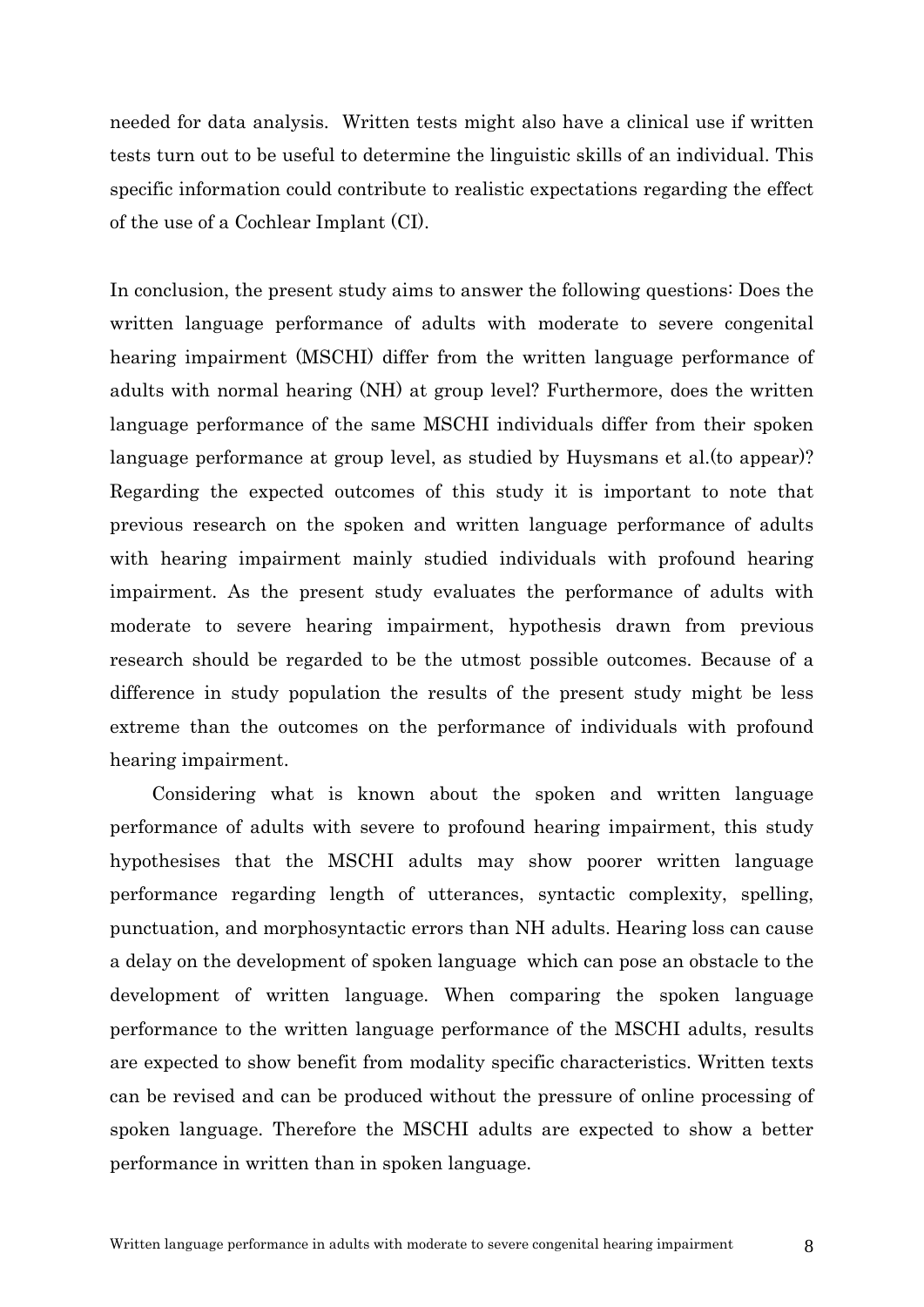# <span id="page-9-0"></span>2. Method

1

#### 2.1 Participants

<span id="page-9-1"></span>Two groups of participants were needed for this study: one group of adults with moderate to severe congenital impairment and one group of individuals with normal hearing. Eligible participants for this research were approached in various ways. Firstly a research study advertisement was posted at the ENT department of the VU Medical Centre in Amsterdam. Secondly, patients of the diagnostic audiological centre who met the inclusion criteria received an invitation to participate in the study. There were several selection criteria for participation in this research. Individuals should have Dutch as their mother tongue, be aged between 20 and 45 years old and have an education level of VMBO[1](#page-9-2) or higher. Participants were not diagnosed with cognitive impairment, nor specific language impairment or a psychiatric disorder.

#### Moderate to severe congenital hearing-impaired group  $(n_{\text{msch}}=20)$

Twenty adults with moderate to severe congenital hearing impairment participated in this group. All hearing-impaired participants had a moderate to severe congenital hearing impairment (PTA between 35 and 95 dB HL since birth). The age of the participants ranged from 20 to 45 years (mean age 28 years). All participants underwent pure tone audiometry. The participants' current PTA (PTA = pure tone average, i.e. mean of the thresholds at 500, 1000, and 2000 Hz) of the best ear ranged from 35 to 108 dB HL. Medical history or previous PTA of the MSCHI group showed a hearing impairment at birth between 35 and 95 dB HL. All but one received hearing aids at an early age, i.e. before the age of 5 years. One hearing-impaired participant did not use hearing aids till the age of 18 because of a steep slope in his audiogram. In eight MSCHI participants, the hearing loss progressed over time. Four of them are using a cochlear implant at the current age.

All congenital hearing-impaired participants reported not to have been in contact with users of a sign language during their school years. At primary school

<span id="page-9-2"></span><sup>&</sup>lt;sup>1</sup> Dutch 'preparatory middle-level applied education', similar to UK GCSE's At C level / US 10th Grade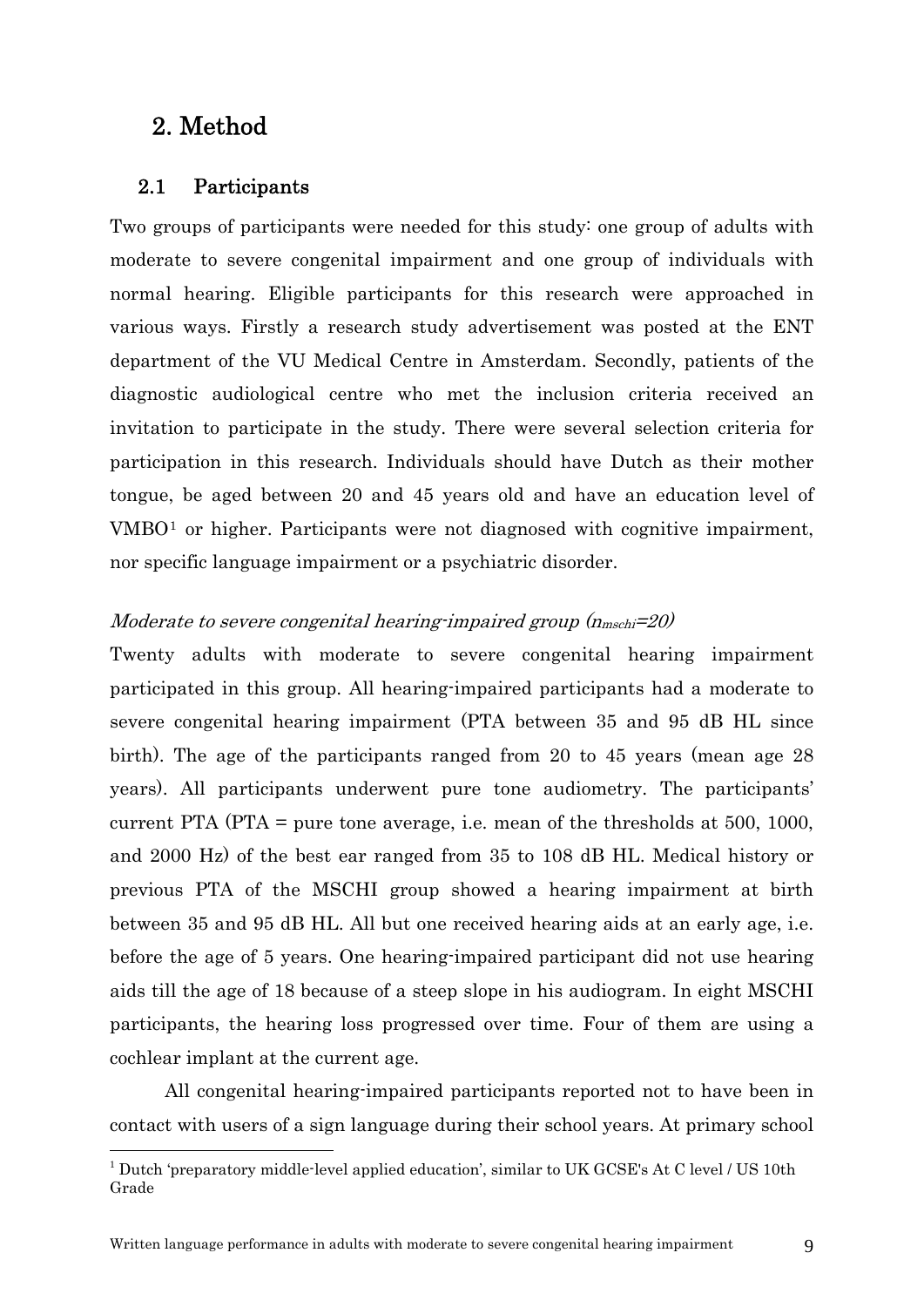age, 11 out of 20 of the congenital hearing-impaired participants attended regular schools, while 9 attended a school for the hearing-impaired. At secondary school age, two participants who attended a primary school for the hearingimpaired switched to a regular secondary school. Regarding the current level of education of the participants, it should be noted that the participants with MSCHI on average had a higher level of education than the NH participants.

#### Normal-hearing group  $(n_{nh} = 9)$

Nine individuals with normal hearing were participants in this group. They were selected mainly with help from the employees of the ENT department of the Vrije Universiteit Medical Centre (employees themselves, or acquaintances of employees). Their age ranged from 20 to 34 years (mean age 25 years). Also the participants of this group underwent pure tone audiometry. The participants' best ear pure tone average did not exceed 18 dB HL.

Unfortunately one participant from the normal-hearing group who participated in the study on spoken language performance failed to participate in the present study on written language performance. Therefore this study contains 9 written samples, whereas the study on spoken language performance contains 10 spoken samples.

#### 2.2 Procedure

<span id="page-10-0"></span>The participants were asked to sit down behind a computer in a soundless room. On the screen they found a Microsoft Word file, containing two questions written in Dutch (see image 1 for the English translation). The participants were asked to answer these questions in approximately 200 words per question. They were told that the whole task should take about 20 minutes, with a maximum of 30 minutes. The participants were free to choose which question they wanted to answer first. They had access to the Microsoft Word spelling checker.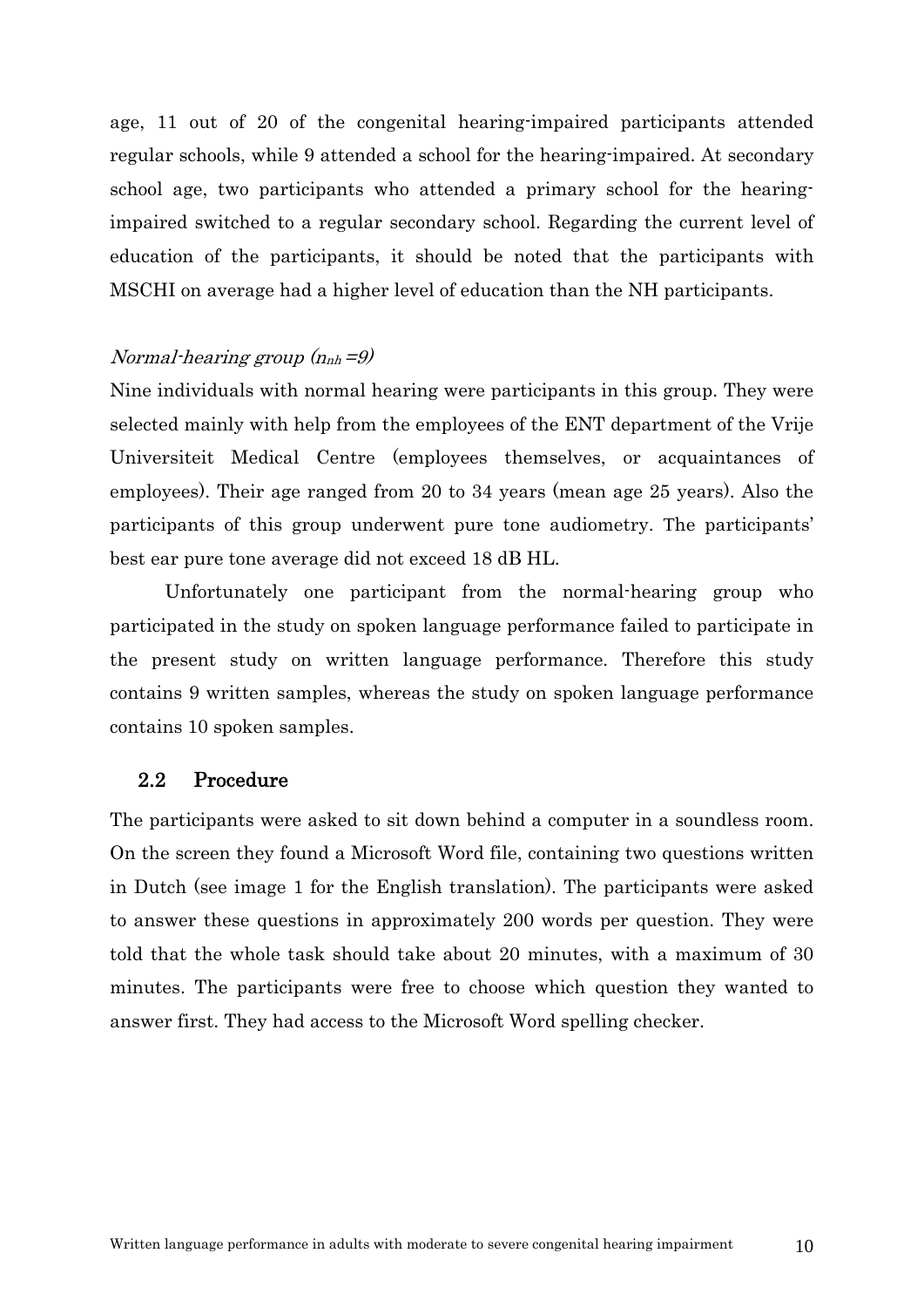Writing test questions:

|  | 1. You get the chance to go on a holiday and you get to pick two people to join |  |  |
|--|---------------------------------------------------------------------------------|--|--|
|  | you. Which people would be the best persons for you to accompany you?           |  |  |
|  | Explain why you would pick them.                                                |  |  |
|  | Imagine that your passport and money would be stolen, what do you think         |  |  |
|  | the others would do?                                                            |  |  |
|  | 2. In January 2010 a heavy earthquake occurred in Haiti. Approximately          |  |  |
|  | 200.000 people died and a lot of buildings and roads were destroyed. In         |  |  |
|  | February there was a travel agency that offered tours to the disaster area,     |  |  |
|  | so that tourist could see for themselves how people in Haiti were working       |  |  |
|  | on the rebuilding. What do you think of this? Do you think it's right or        |  |  |

wrong that these tours were being offered? Give arguments.

Image 1: The two questions of the writing test translated from Dutch to English.

These questions were created by the researcher based on a set of tasks to assess the writing skills of students in the discourse genre of expository discourse[2](#page-11-1). The expository discourse genre was considered most suitable for the writing test, because this genre is known to lead to syntactically more complex use of language. A task to elicit language in expository discourse is considered to be a difficult cognitive challenge (Berman & Verhoeven, 2002).

# 2.3 Data and analysis

<u>.</u>

<span id="page-11-0"></span>The data set of the study on spontaneous speech samples (Huysmans et al., to appear) was used as a starting point for the data set for analysis of the written samples. All written answers were segmented into t-units, or utterances, using the definition from the STAP-method (Dutch abbreviation for Spontaneous Language Analysis Procedure[3](#page-11-2), van den Dungen & Verbeek, 1999). Van den Dungen and Verbeek extended the original definition by Hunt (1965) with respect to conjunction reduction. The STAP-definition for a t-unit, which is used in the current research, is: "A basic utterance is a simple main clause with the

<span id="page-11-1"></span><sup>&</sup>lt;sup>2</sup>Website for English language writing tips and tricks, information about writing styles and genres: <http://www.thewritingsite.org/resources/genre/expository.asp> accessed January 13th, 2011

<span id="page-11-2"></span> $3$  Website of the University of Amsterdam Linguistics department on the STAP method with information on how to obtain an STAP guidebook: [http://www.student.uva.nl/ATW/object.cfm/29D0CDF4-1321-B0BE-](http://www.student.uva.nl/ATW/object.cfm/29D0CDF4-1321-B0BE-68B5053AD6E7B11C/3D5415B8-1321-B0BE-A46FF466FCD6C86A)[68B5053AD6E7B11C/3D5415B8-1321-B0BE-A46FF466FCD6C86A](http://www.student.uva.nl/ATW/object.cfm/29D0CDF4-1321-B0BE-68B5053AD6E7B11C/3D5415B8-1321-B0BE-A46FF466FCD6C86A) accessed January 13th, 2011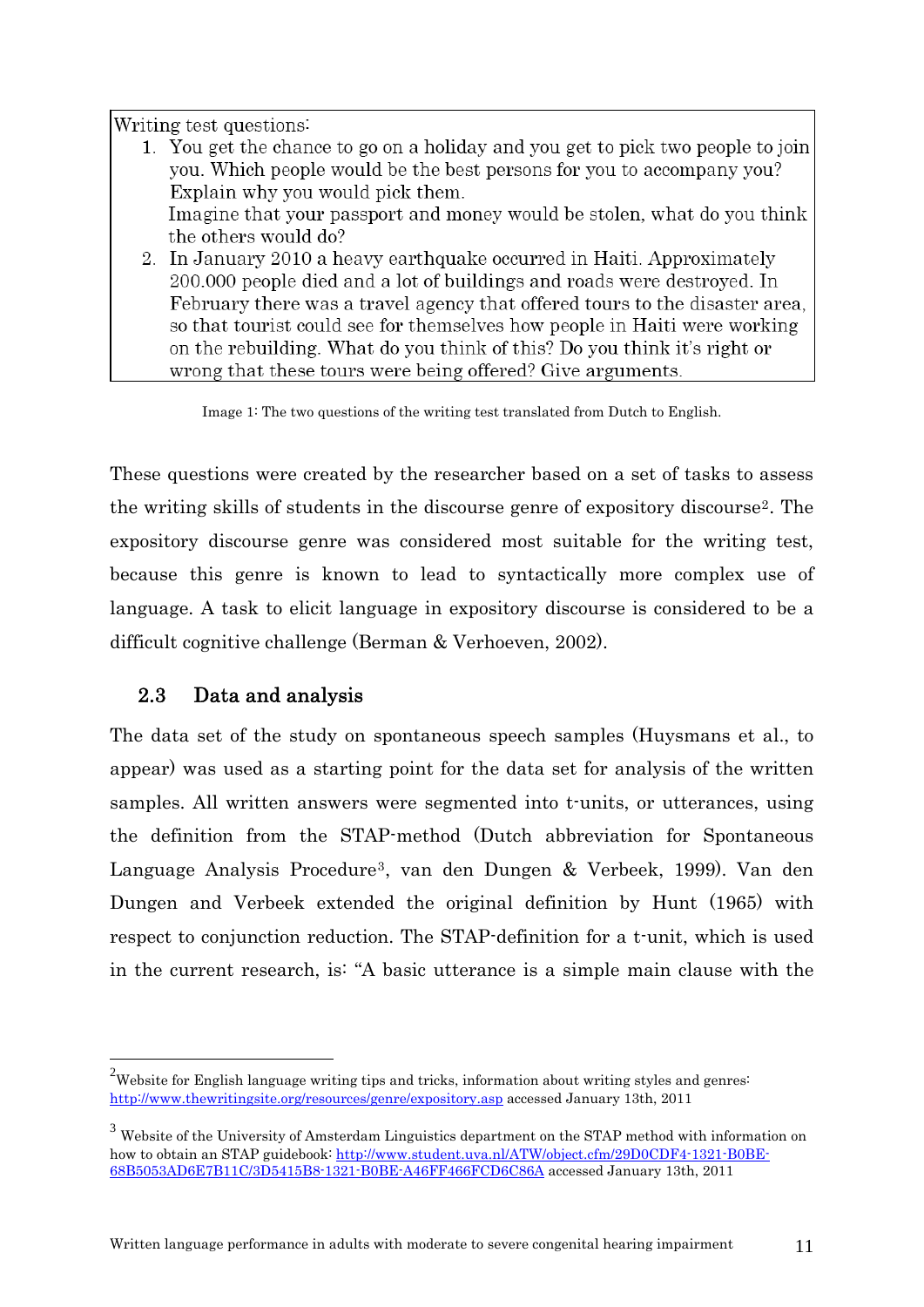attached subordinate clauses. Coordinating main clauses are divided into separate utterances, unless there is conjunction reduction".

All written language samples were analyzed based on variables from the following linguistic domains:

- 1. Syntactic complexity
- 2. Morphosyntactic correctness
- 3. Semantics
- 4. Pragmatics
- 5. Modality specific items: spelling and punctuation errors

For the linguistic domain of syntactic complexity 'mean length of utterance in words' (MLU) and 'mean length of the 5 longest utterances in words' (MLUL) were calculated. Additionally values for twelve other measures of syntactic complexity were enumerated, such as 'use of nouns', and 'use of subordinate clauses'. Appendix A shows an overview of the variables of the linguistic domain of syntactic complexity.

Regarding the linguistic domain of morphosyntactic correctness the number of ungrammatical utterances and morphosyntactic errors were counted. For the qualitative analysis of morphosyntactic errors written samples were analyzed focusing on several morphosyntactic error categories. Appendix A gives an overview of all variables used for the linguistic domain of morphosyntactic correctness.

Analysis of the linguistic domain of semantics was performed based on the variable 'semantically deviant utterances'. Pragmatics were analyzed through the variables 'pragmatically deviant utterances' and 'implicit use of anaphora'. Appendix A also shows the variables for semantics and pragmatics.

Variables regarding intelligibility and (dis)fluency were eliminated, as these are inherent to speech and have no counterpart in writing. As a replacement, the category 'modality specific items' was added (Gregg et al., 1991). This category contains punctuation errors, spelling errors and errors in the use of capitals. The classification of items being errors was based on rules from a Dutch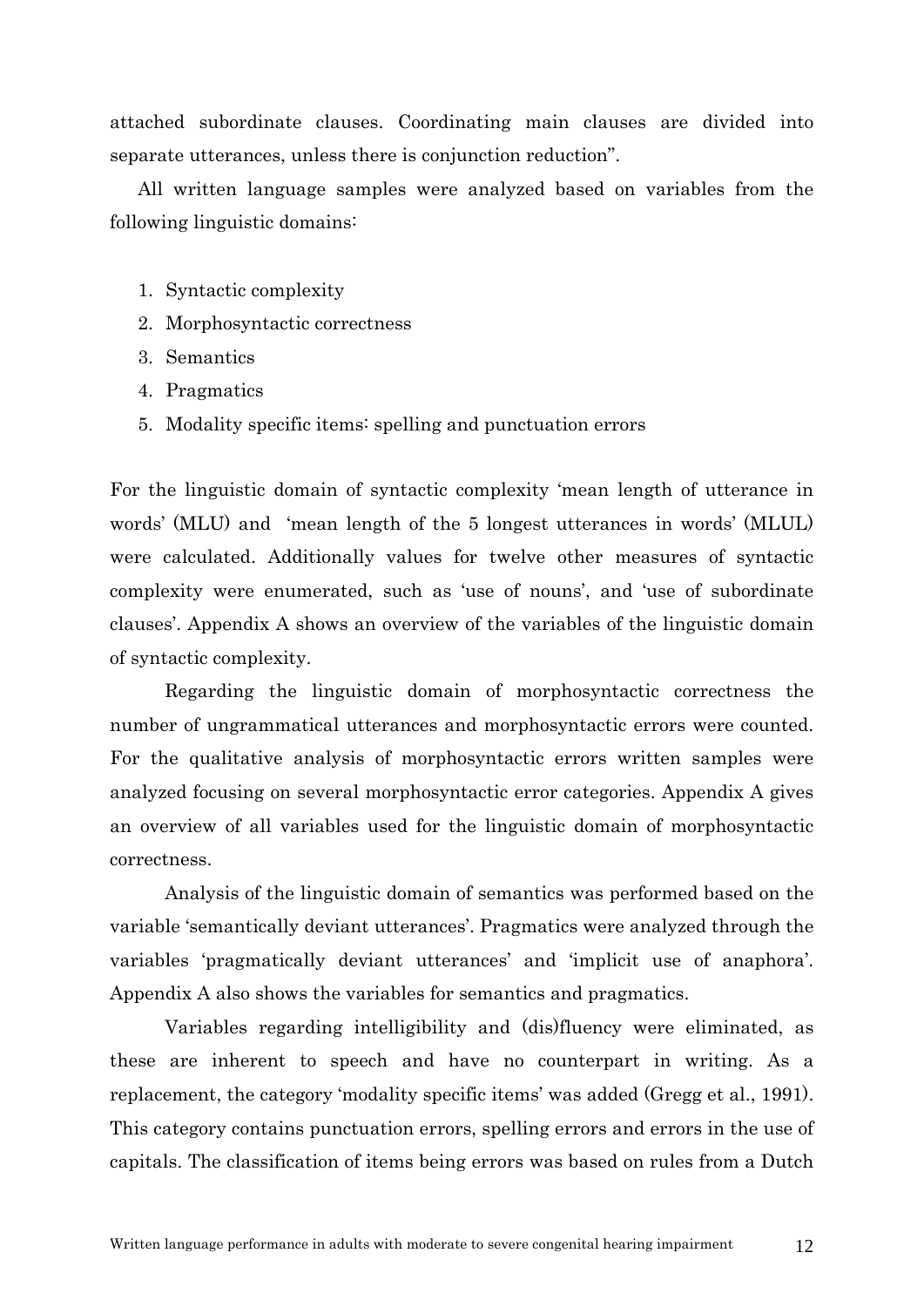grammar book (Grammatica Nederlands; Houët, 1988) and websites on Dutch rules on punctuation, spelling and the use of capitals<sup>[4](#page-13-3)</sup>. Note that these modality specific items do not correspond to the variables regarding intelligibility and (dis)fluency in speech. In fact, none of the modality specific items for writing have direct equivalents in spoken language (Stubbs, 1980).

Due to the nature of the written test, which only demanded the participants to answer in approximately 200 words, sample sizes differed between participants. Therefore, absolute values were rescaled to relative values to ensure comparability of the samples. The non parametric Mann-Whitney Utest was used to compare data between groups at group level for all variables.

# <span id="page-13-0"></span>3. Results

1

#### 3.1 Sample size

<span id="page-13-1"></span>Each participant answered two questions that were known to lead to syntactically more complex use of language, as discussed in section 2.2. This task resulted in samples with a variable total of utterances. For the NH group, sample size ranged from 13 to 34 utterances, with a median of 28 utterances. For the MSCHI group, sample size ranged from 15 to 38 utterances, with a median of 28.5 utterances. The sample size of both NH and MSCHI did not differ significantly [Mann-Whitney  $U = 71.000$ ,  $n1=9$ ,  $n2=20$ ;  $p>0.05$ ]. Thus the groups did not differ in the amount of written language that was available for analysis.

#### 3.2 Results of writing performance of the MSCHI and NH group

<span id="page-13-2"></span>This section will discuss the data necessary to answer the first question of the current study, as mentioned in section 1: Does the written language performance of adults with moderate to severe congenital hearing impairment (MSCHI) differ from the written language performance of adults with normal hearing (NH)? In section 2.3 five linguistic domains for analysis of the written answers were introduced. The results of the data analysis will be discussed for each of these linguistic domains.

<span id="page-13-3"></span><sup>&</sup>lt;sup>4</sup> An example of such website:<http://taaladvies.net/taal/advies/vraag/312/gedachtestreepje/> from the Dutch language union on the correct use of indents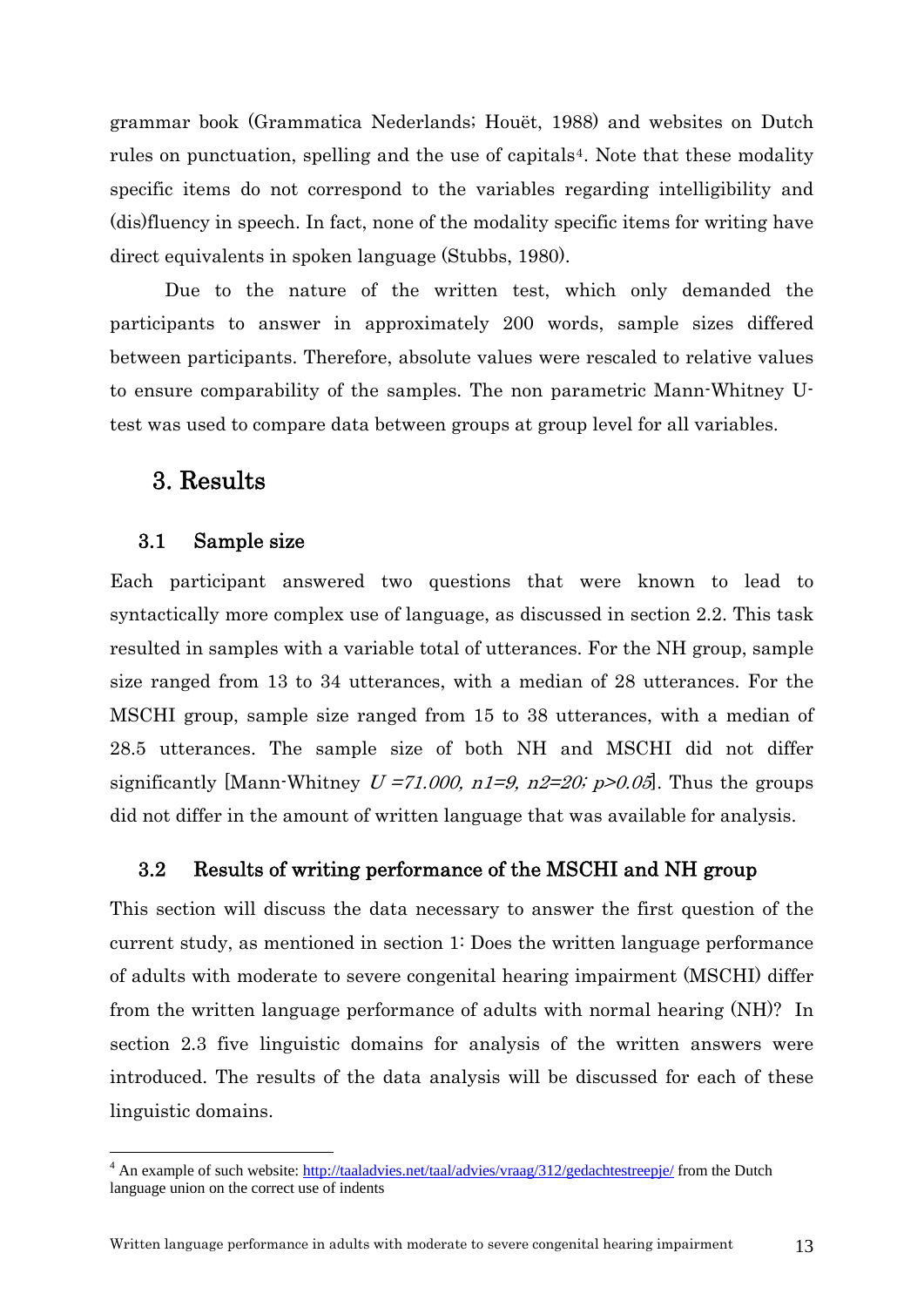#### 3.2.1 Syntactic complexity

<span id="page-14-0"></span>Figure 1 shows the median values for the main measures 'mean length of utterance in words' (MLU) and 'mean length of the 5 longest utterances in words' (MLUL) for the NH and MSCHI group.



Figure 1: group median values of measures of syntactic complexity MLU and MLUL and standard error bars

The measures 'mean length of utterance' (MLU) and 'mean length of 5 longest utterances' (MLUL) were compared using the Mann-Whitney U-test. For the MLU measure, comparisons of the scores for the NH and MSCHI group showed no significant group differences [Mann-Whitney  $U=51.000$ ,  $n1=9$ ,  $n2=20$ ;  $p>0.05$ ]. The MLUL measure revealed a significant difference between the NH and MSCHI group [Mann-Whitney  $U = 41.000$ ,  $n1 = 9$ ,  $n2 = 20$ ;  $p < 0.02$ ].

Figure 2 shows the median values of the other measures of syntactic complexity for the MSCHI and NH groups, i.e. the occurrence of twelve syntactical categories. Data show similar performance for the two groups. For all measures data yielded no significant difference [Mann-Whitney  $U = range from$ 63.000 to 88.500, n1=9, n2=20; p>0.05].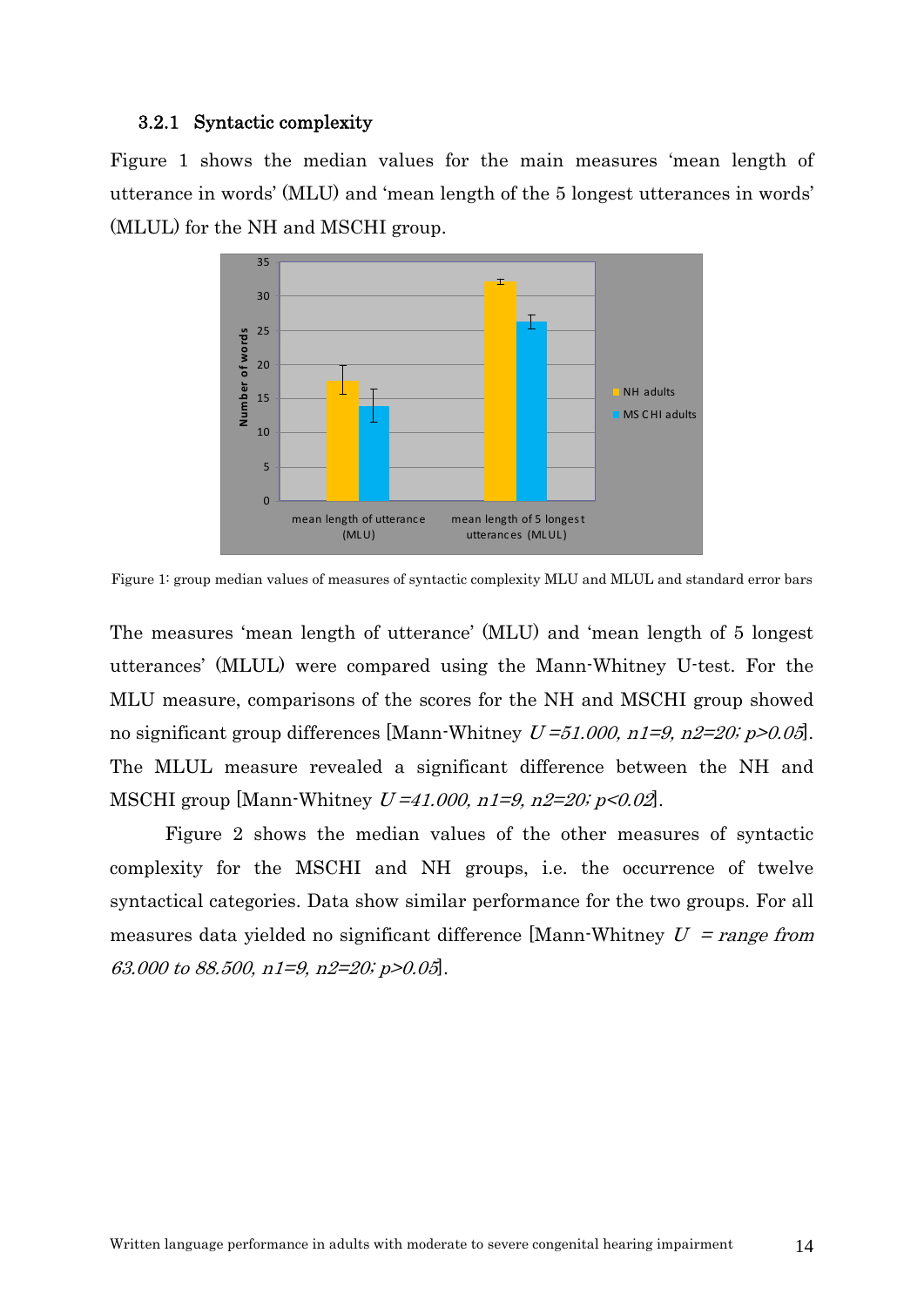

Figure 2: Median values for other measures of syntactic complexity and standard error bars

#### 3.2.2. Morphosyntax

<span id="page-15-0"></span>Figure 3 shows the median values for the NH and MSCHI group for the main measures for morphosyntax, i.e. 'number of ungrammatical utterances' and 'number of morphosyntactic errors'. No significant inter group difference was found [Mann-Whitney  $U = 84.500$  'ungrammatical utterances',  $U = 84.000$ 'morphosyntactic errors', n1=9, n2=20; p>0.05].



Figure 3: median values of main measures of morphosyntax and standard error bars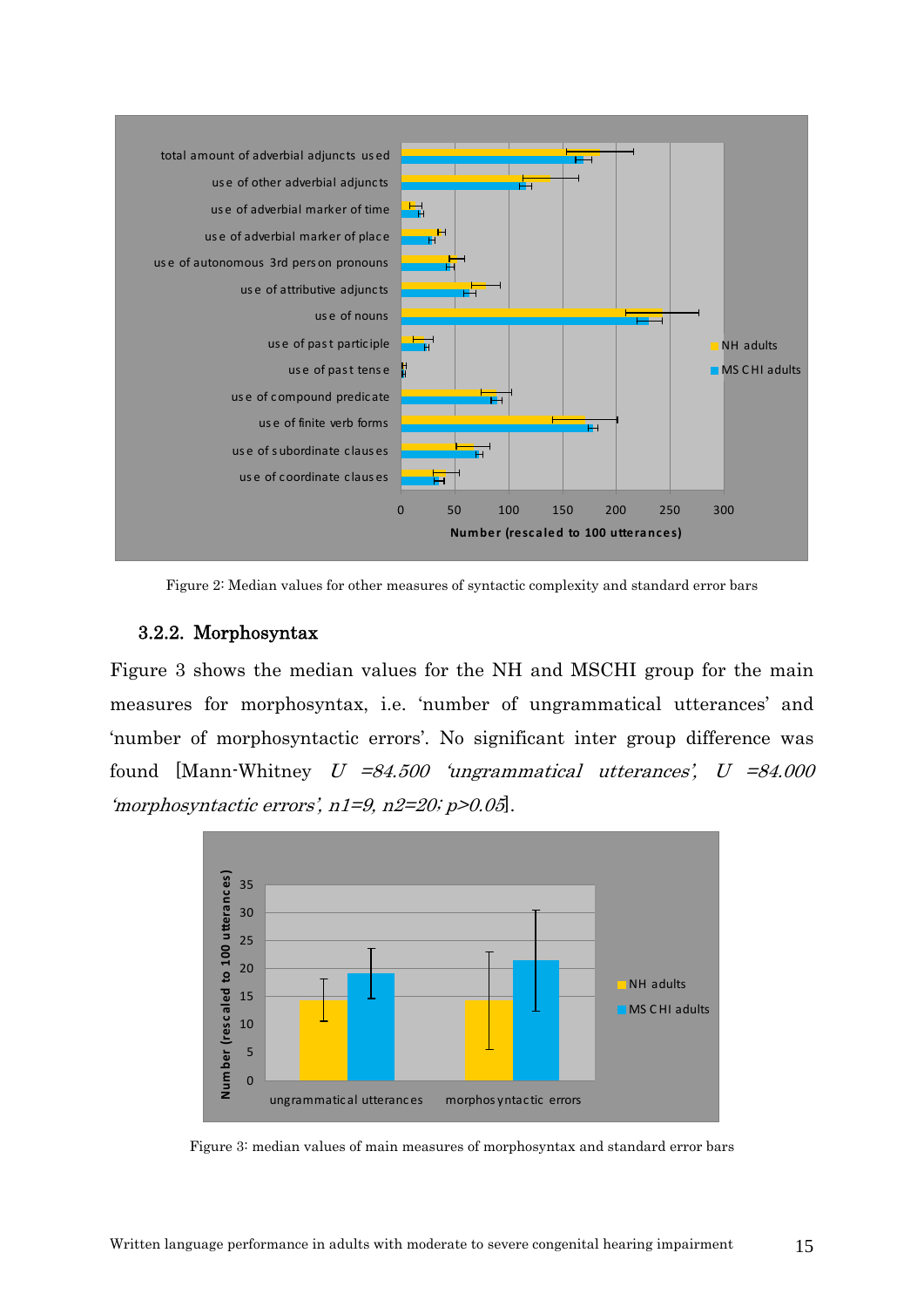For the qualitative analysis of the morphosyntactic errors, error categories 'past tense error' and 'past principle error' were excluded from statistical analysis because these errors did not occur in the written samples. The median values of the remaining error categories for the NH and MSCHI group are shown in figure 4:



Figure 4: Median values of morphosyntactic error categories and standard error bars

Data show similar performance for the two groups. For all measures data yielded no significant difference [Mann-Whitney  $U = range from 64.000 to 90.000, n1=9$ ,  $n2=20; p>0.05$ .

#### 3.2.3. Semantics and pragmatics

<span id="page-16-0"></span>Figure 6 shows the median variable values for the NH and MSCHI group for the measures for semantics and pragmatics: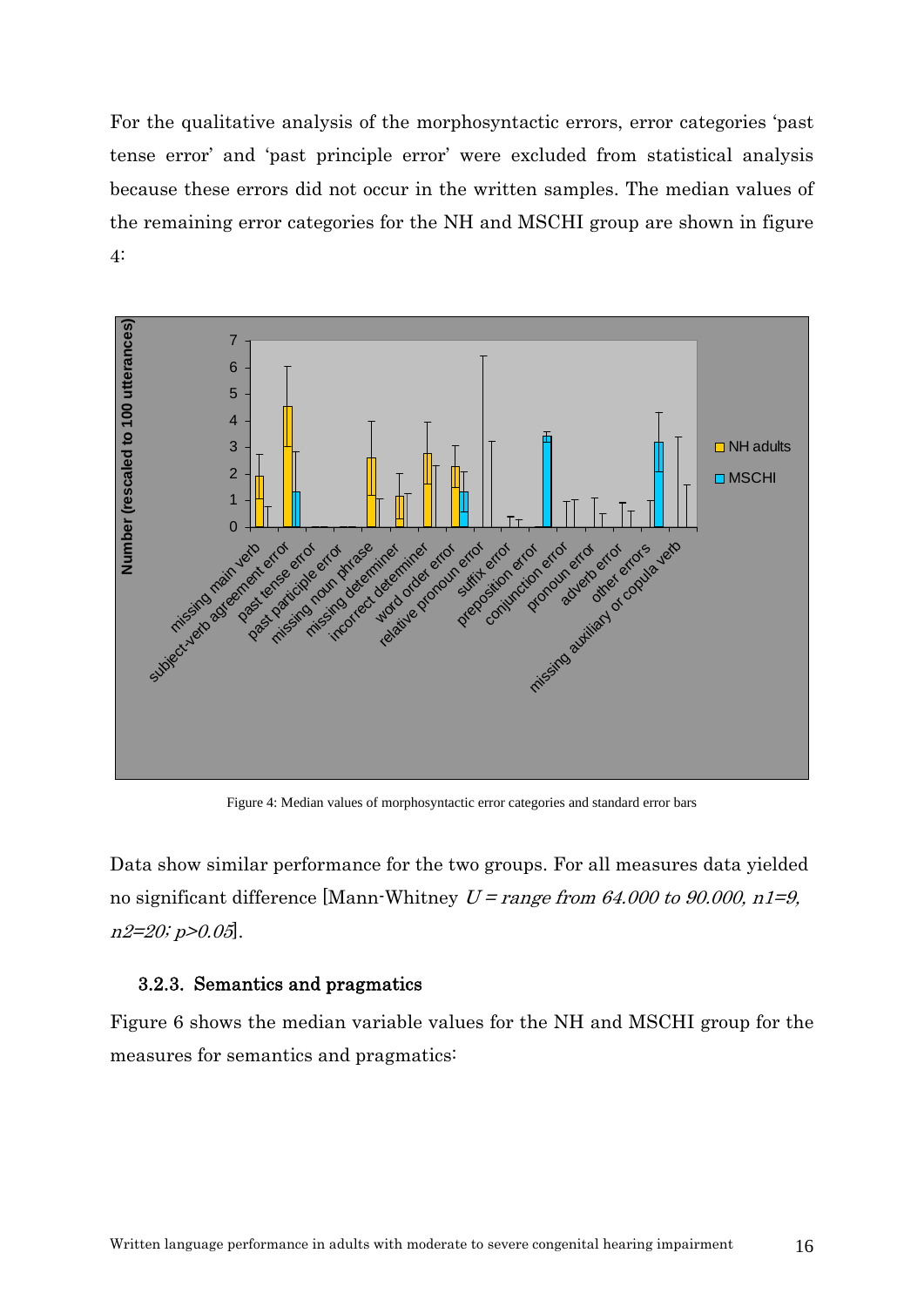

Figure 6: Median values of measures of semantics and pragmatics and standard error bars

The MSCHI group produced significantly more semantically deviant utterances compared to the NH group [Mann-Whitney  $U = 47.500$ ,  $n1=9$ ,  $n2=20$ ;  $p < 0.03$ ]. Regarding the measures 'pragmatically deviant utterances' and 'implicit use of anaphora' both groups performed similarly [Mann-Whitney  $U = 81,000$ , U  $=84.000$ ,  $n1=9$ ,  $n2=20$ ;  $p>0.05$ .

#### 3.2.4. Modality specific items: Spelling and punctuation errors

<span id="page-17-0"></span>Figure 7 shows the median values for the NH and MSCHI group for spelling and punctuation errors. No significant difference was found between the groups [Mann-Whitney  $U = 72.000$ ,  $n1 = 9$ ,  $n2 = 20$ ;  $p > 0.05$ ].



Figure 7: Median values of spelling and punctuation errors and standard error bars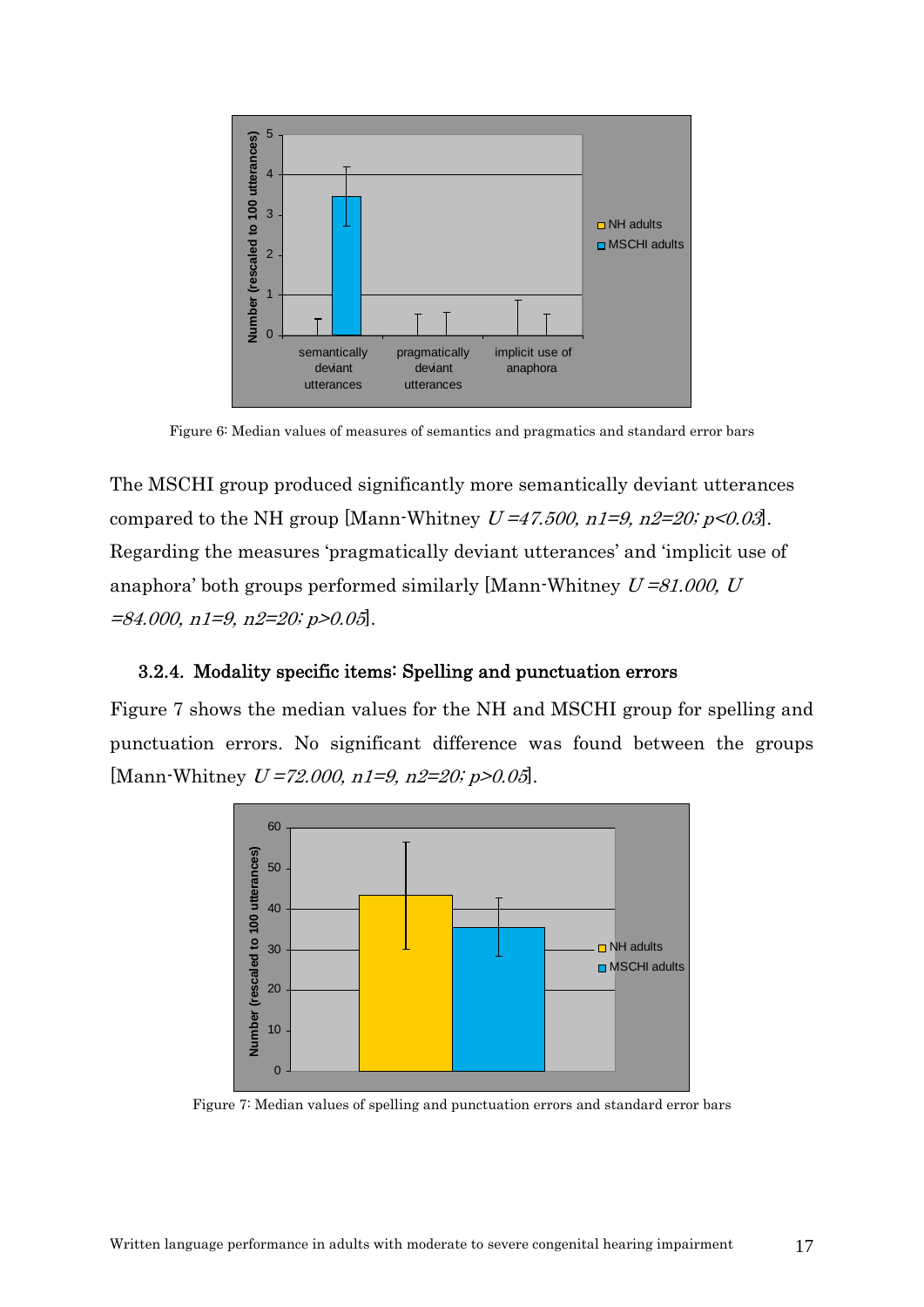# 3.3 Results of spoken language and written language performance of the MSCHI group

<span id="page-18-0"></span>The second question the current study aims to answer (as mentioned in section 1) is whether the written language performance of the MSCHI individuals differs from their spoken language performance, as studied by Huysmans et al. (to appear).

The MSCHI group produced significantly more utterances in the spoken samples compared to the total number of utterances from the written samples [Mann-Whitney  $U = 39.500$ ,  $n1 = 20$ ,  $n2 = 20$ ;  $p = 0.000$ ], as shown by figure 8.



Figure 8: median value of number of utterance per writing and speech sample and standard error bars

#### 3.3.1 Syntactic complexity

<span id="page-18-1"></span>Figure 9 shows the median values for the MLU and MLUL measures. Utterances in the written samples were significantly longer than in the spoken samples [Mann-Whitney U 'mean length of utterance'  $=25.500$ , n1=20, n2=20; p=0.000]. The data for MLUL did not reveal a significant difference [Mann-Whitney U 'mean length of the 5 longest utterances in words'  $=138,000$ ,  $n1=20$ ,  $n2=20$ ;  $p = > 0.05$ .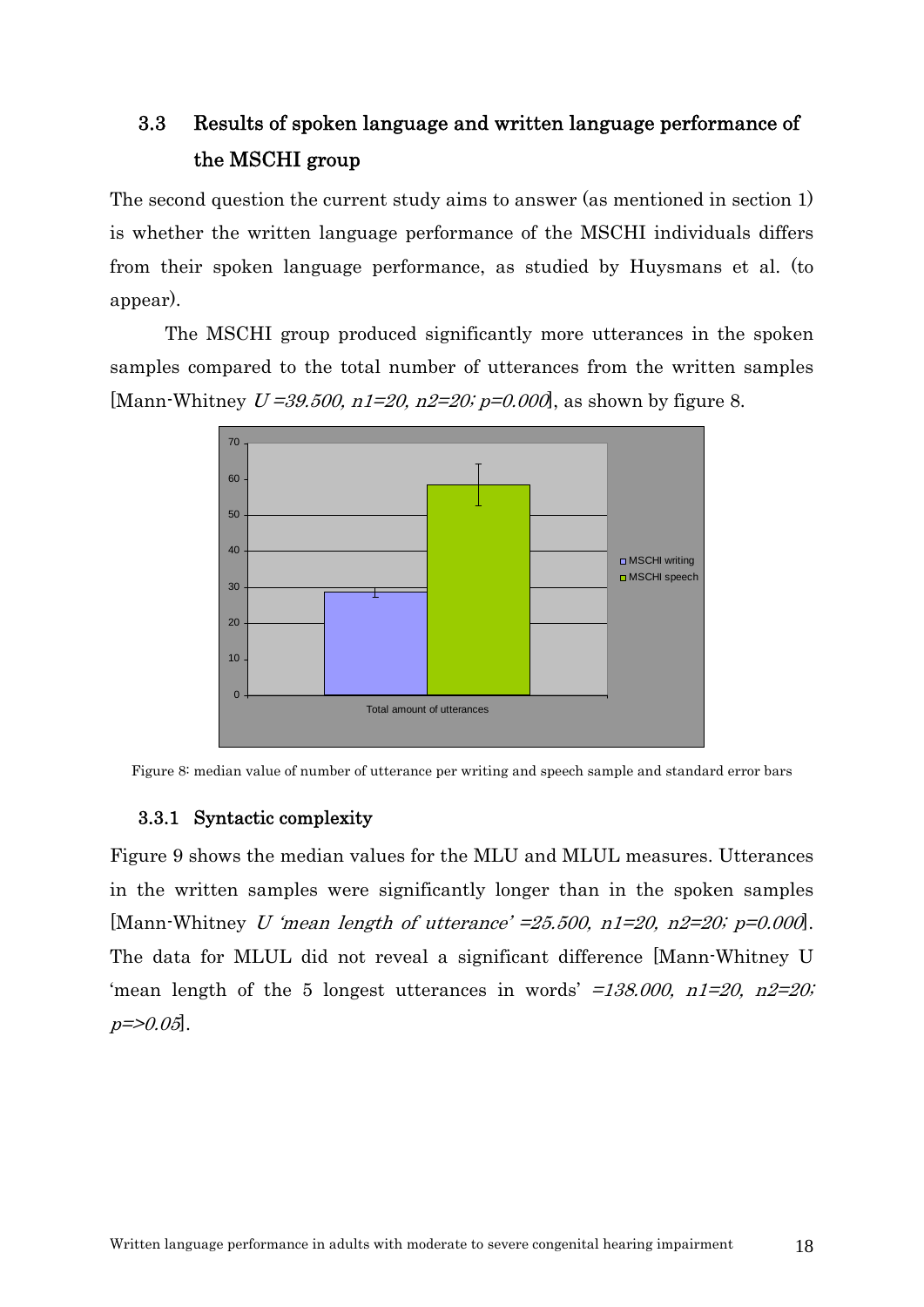

Figure 9: median values for the MLU and MLUL measures and standard error bars

The data for the other measures of syntactic complexity for the MSCHI group yielded a significant difference for 8 out of 13 measures. Figure 10 shows the median values for these other measures of syntactic complexity.



Figure 10: median values for these other measures of syntactic complexity and standard error bars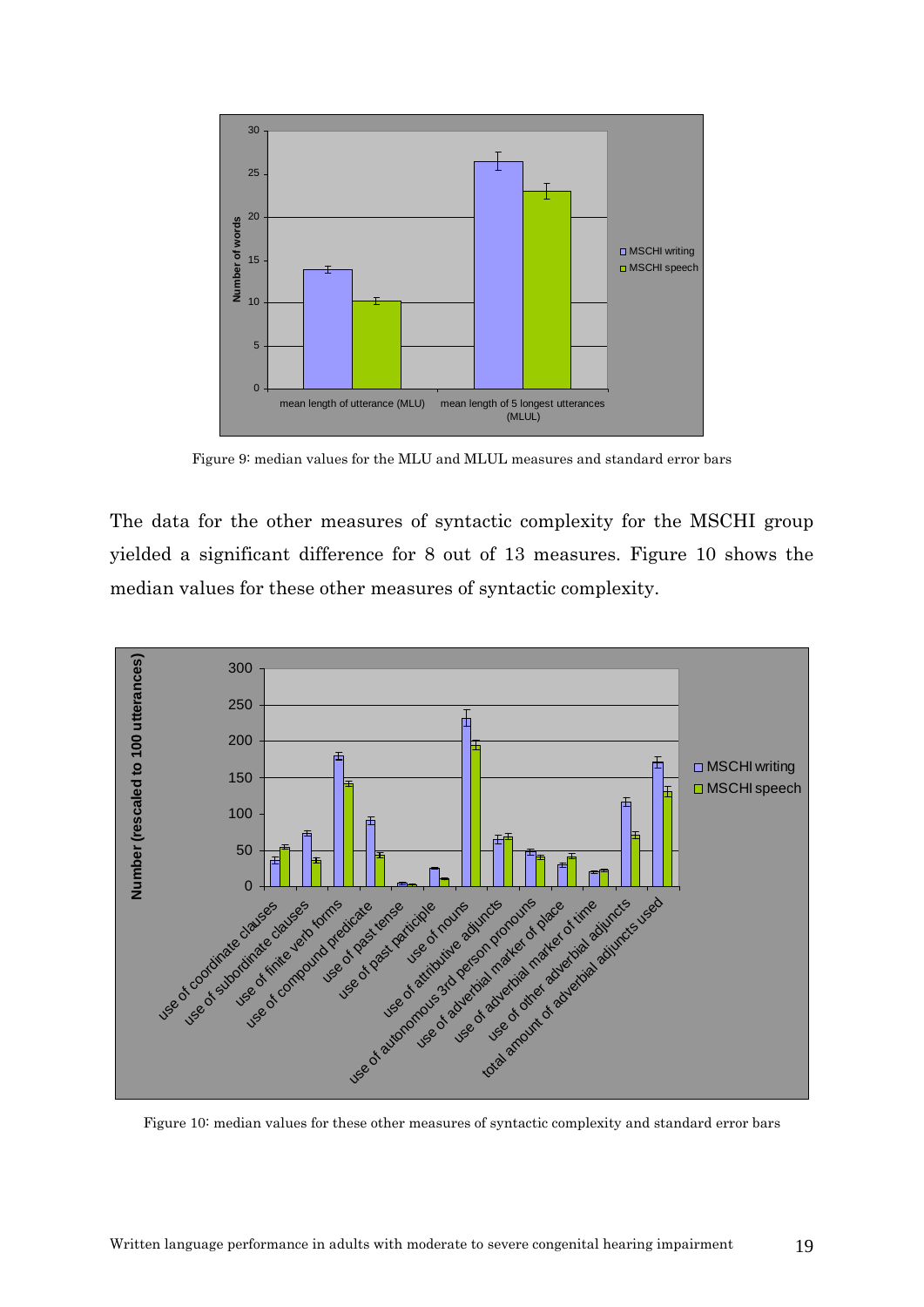'Use of coordinate clauses', 'use of subordinate clauses', 'use of finite verb forms', 'use of compound predicate', 'use of past participle', 'use of nouns', 'use of other adverbial adjuncts' and 'total amount of adverbial adjuncts used' all occurred significantly more often in the written samples compared to the spoken samples [Mann-Whitney  $U = range from 5.000 to 114.000, n1=20, n2=20; p<0.02$ ]. For the other five measures data yielded no significant difference [Mann-Whitney  $U =$ range from 134.500 to 188.000, n1=20, n2=20; p>0.05].

#### 3.3.2 Morphosyntax

<span id="page-20-0"></span>Figure 11 shows the median values for the categories of morphosyntactic errors of the written and spoken samples of the MSCHI group.



Figure 11: median values for the categories of morphosyntactic errors of the written and spoken samples of the MSCHI group and standard error bars

Several categories of morphosyntactic errors revealed a significant difference between the written language and spoken language performance of the MSCHI group: 'missing determiner', 'relative pronoun error', 'suffix error', 'pronoun error'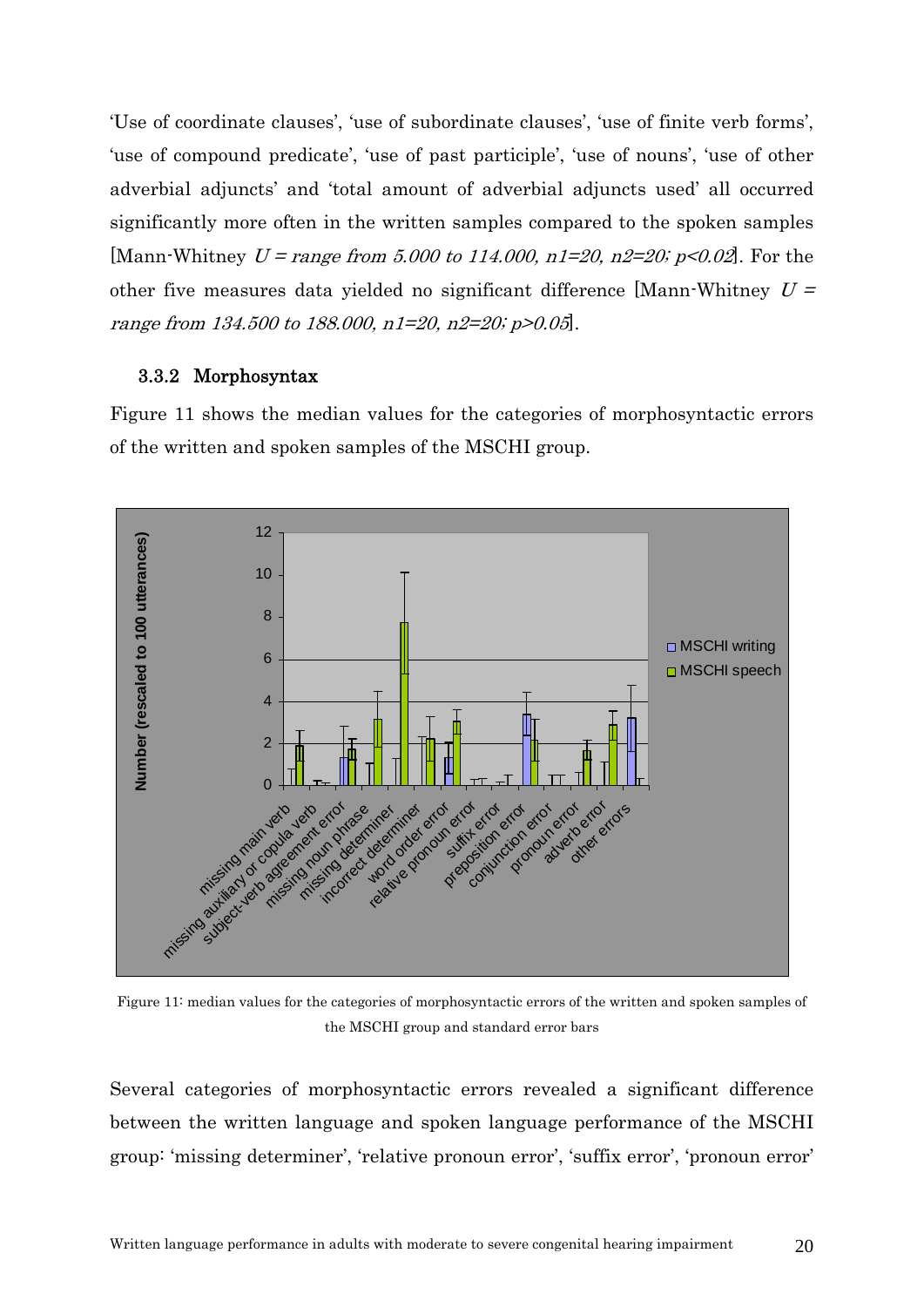and 'other errors' [Mann-Whitney  $U = 117,000$ ,  $U = 136,000$ ,  $U = 141,000$ ,  $U$ =110.500, U =116.000,  $n1=20$ ,  $n2=20$ ;  $p<0.04$ . All of these errors occurred more frequently in the spoken samples than in the written samples of the MSCHI subjects. For the other measures data yielded no difference between the written and spoken language performance of the MSCHI subjects [Mann-Whitney  $U =$ range from 142.500 to 199.500, n1=20, n2=20; p>0.05].

#### 3.3.3 Semantics and pragmatics

<span id="page-21-0"></span>Figure 12 shows the median values for the semantic and pragmatic measures. The data revealed a significant difference regarding 'implicit use of anaphora'. The spoken samples contained significantly more 'implicit uses of anaphora' compared to the written samples [Mann-Whitney  $U = 135.500$ ,  $n1=20$ ,  $n2=20$ ; p<0.05].



Figure 12: median values for the semantic and pragmatic measures and standard error bars

For the other two measures 'semantically deviant utterances' and 'pragmatically deviant utterances' data yielded no difference between the written and spoken language performance of the MSCHI subjects [Mann-Whitney  $U = 175.500$ , U =196.000, n1=20, n2=20; p>0.05].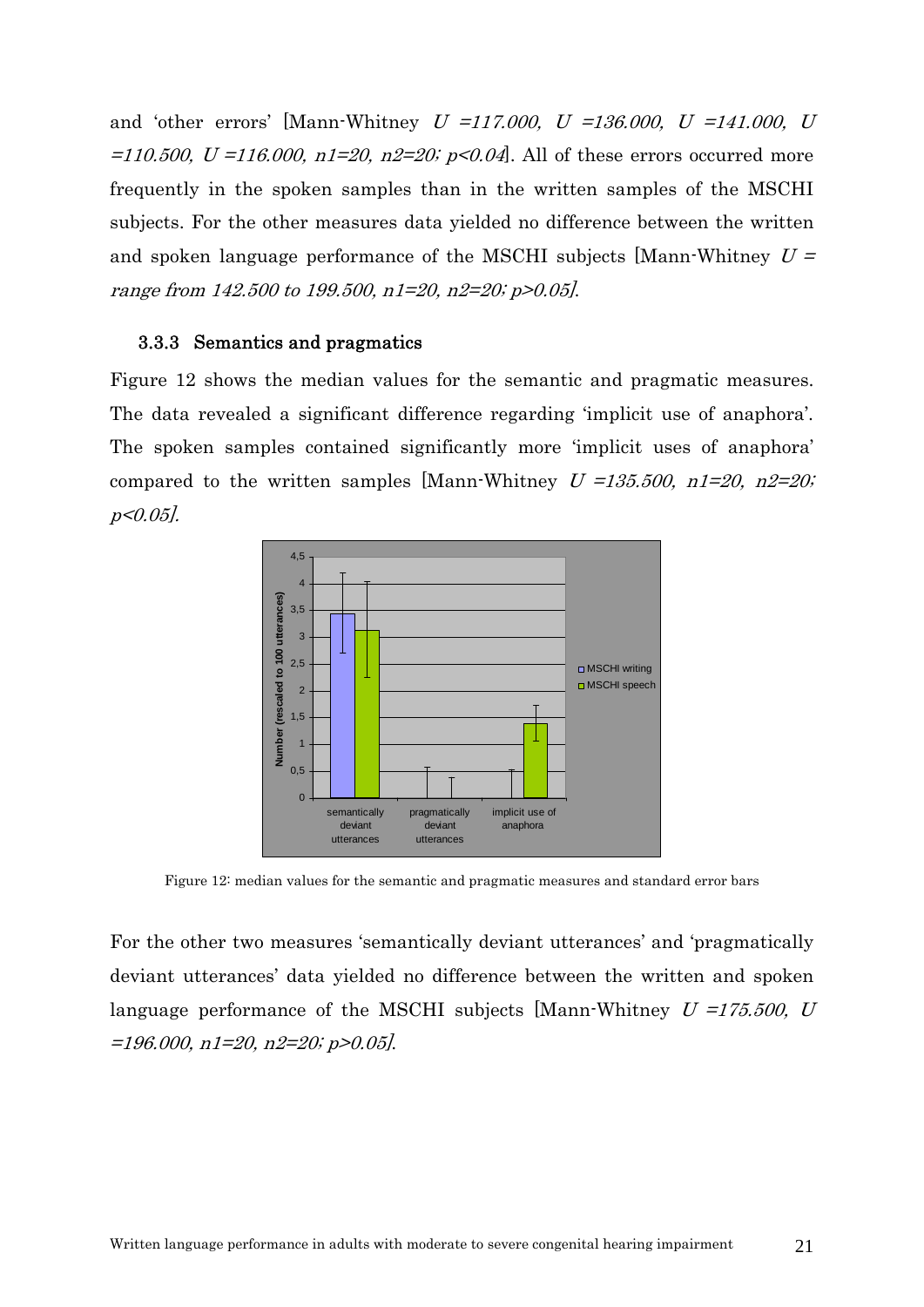# 3.4 Results of spoken language and written language performance of the NH group

<span id="page-22-0"></span>Figure 13 shows the values for the total amount of utterances produced by the NH group in both written and spoken samples. The NH group produced significantly more utterances in the spoken samples compared to the total number of utterances from the written samples [Mann-Whitney  $U = 0.000$ ,  $n1=9$ ,  $n2=9; p=0.000$ .



Figure 13: the values for the total amount of utterances produced by the NH group in both written and spoken samples and standard error bars

Figure 14 shows the values for the measures of syntactic complexity 'MLU' and 'MLUL'. Utterances were significantly longer in the written samples than in the spoken samples [Mann-Whitney U 'mean length of utterance' =  $0.000$ , n1= $9$ , n2= $9$ ;  $p=0.000$ . Furthermore a significant difference was found for the measure 'mean length of 5 longest utterances' (MLUL) [Mann-Whitney  $U = 18.000$ ,  $n1=9$ ,  $n2=9$ ;  $p < 0.05$ .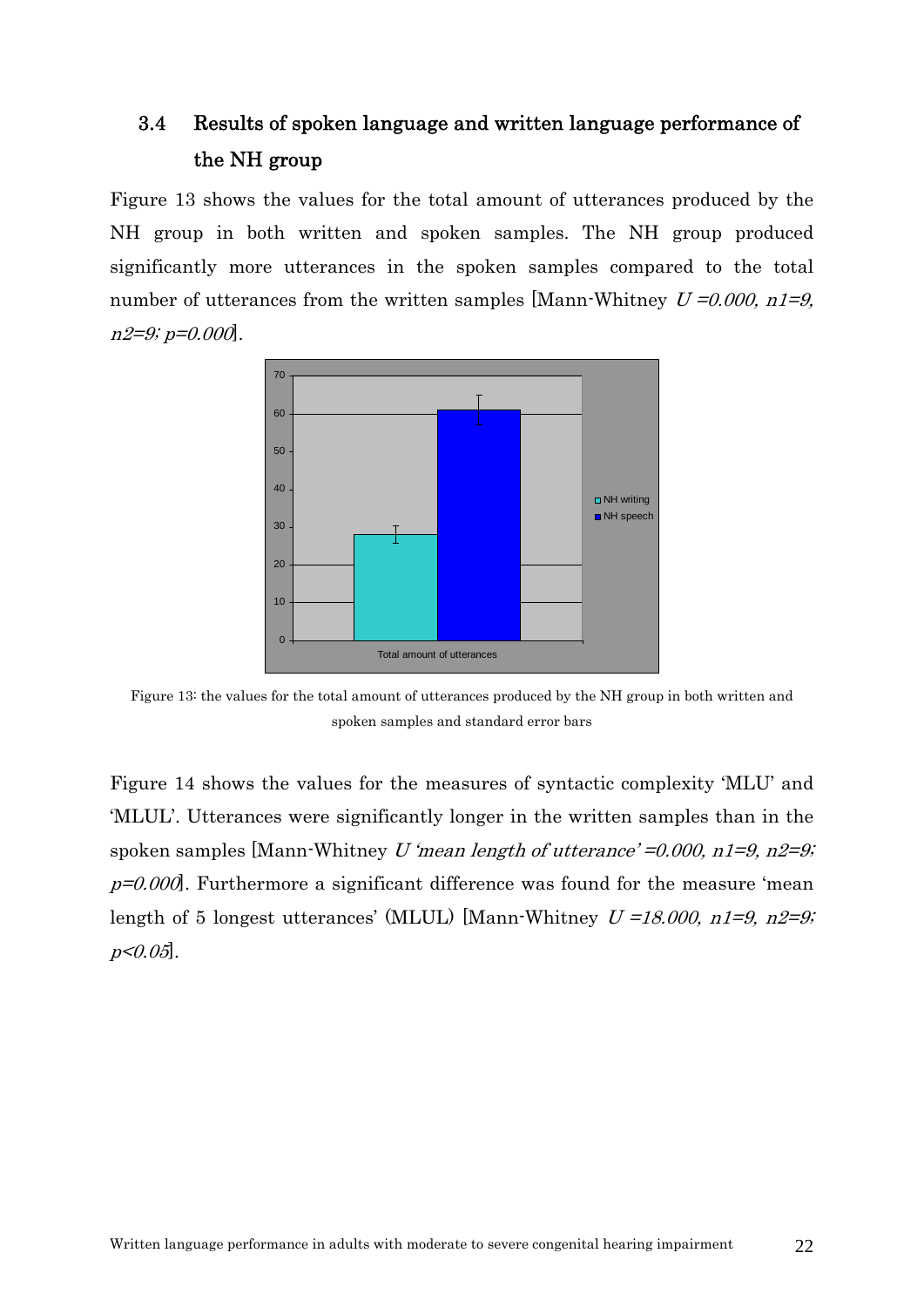

Figure 14: values for the measures of syntactic complexity 'MLU' and 'MLUL' and standard error bars

The data for the other measures of syntactic complexity for the NH group yielded a significant difference for 8 out of 13 measures. Figure 15 shows the median values for the other measures of syntactic complexity for the written and spoken samples of the NH group. 'Use of subordinate clauses', 'use of finite verb forms', 'use of compound predicate', 'use of past tense', 'use of past participle', 'use of nouns', 'use of other adverbial adjuncts' and 'total amount of adverbial adjuncts used' all occurred significantly more often in the written samples compared to the spoken samples [Mann-Whitney  $U = range from 0.000 to 18.000, n1=9, n2=9;$  $p<0.04$ . For all other measures data yielded no significant difference [Mann-Whitney  $U = range from 22,000 to 38,000, n1=9, n2=9; p>0.05$ .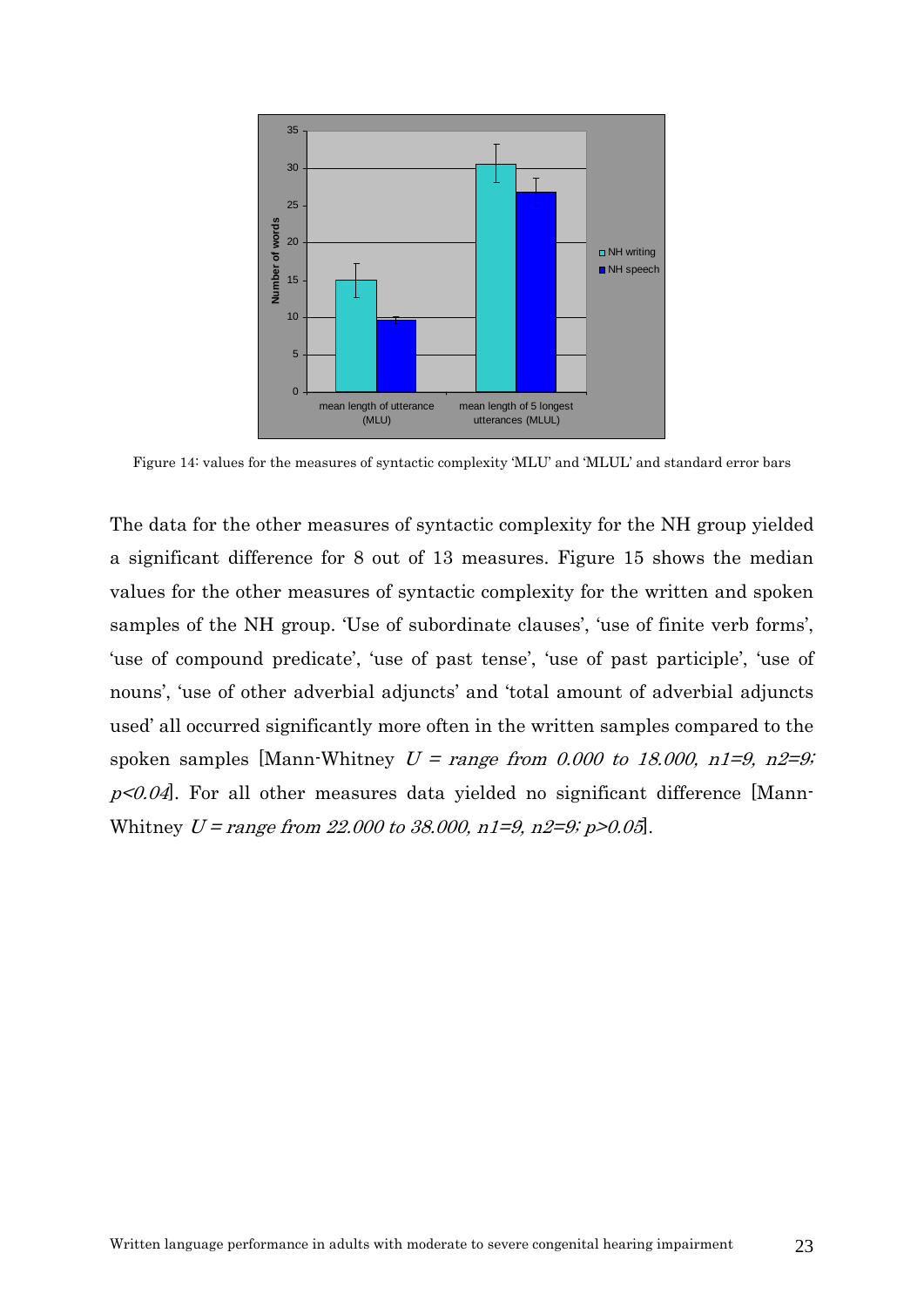

Figure 15: median values for the other measures of syntactic complexity for the written and spoken samples of the NH group and standard error bars

The linguistic domains of semantics, pragmatics and modality specific items did not reveal significant differences between the written and spoken language performance of the NH group.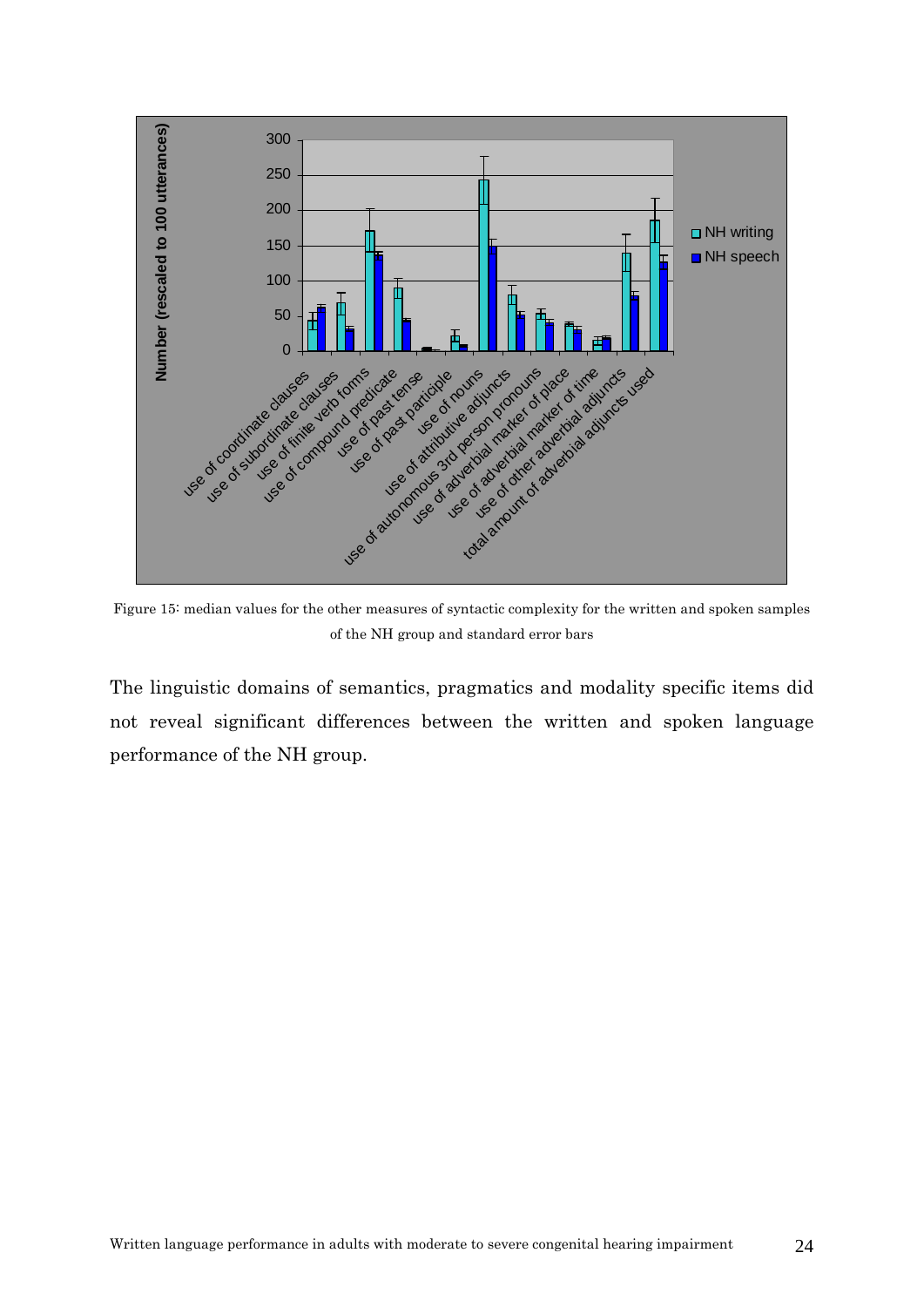# 4. Discussion and conclusions

<span id="page-25-0"></span>This explorative study examined (1) whether the written language performance of adults with moderate to severe congenital hearing impairment (MSCHI) differs from that of normal-hearing adults (NH) at group level, and (2) whether the written language performance of MSCHI subjects differs from their spoken language performance at group level, as studied by Huysmans et al. (to appear). Written language performance was examined by analysing written samples in the expository discourse genre. The results of the 20 MSCHI adults and 9 NH adults were analysed using the STAP method (Dungen & Verbeek, 1999) and additional modality specific items.

The data on written language performance for the MSCHI and NH group reveal that written performance does differ between the MSCHI and NH adults at group level for the measures 'mean length of the 5 longest utterances in words' (MLUL) and 'semantically deviant utterances'. For the other measures from the linguistic domains used for analysis, comparisons yielded no significant group differences.

 The data on written language performance and spoken language performance within the MSCHI group show significant differences at group level for several linguistic domains. The MSCHI group produced utterances with a significantly longer mean length in the written samples compared to the spoken samples. Additionally several other measures of syntactic complexity occurred significantly more often in the written samples compared to the spoken samples. In the area of pragmatics, spoken samples contained considerably more 'implicit uses of anaphora' compared to the written samples. Furthermore, morphosyntax several categories were found to differ significantly between the spoken and written samples. 'Missing determiner', 'relative pronoun error', 'suffix error', 'pronoun error', 'other errors' and 'implicit use of anaphora' occurred substantially more frequent in the spoken samples than in de written samples of the MSCHI subjects. Other linguistic domains did not reveal significant differences.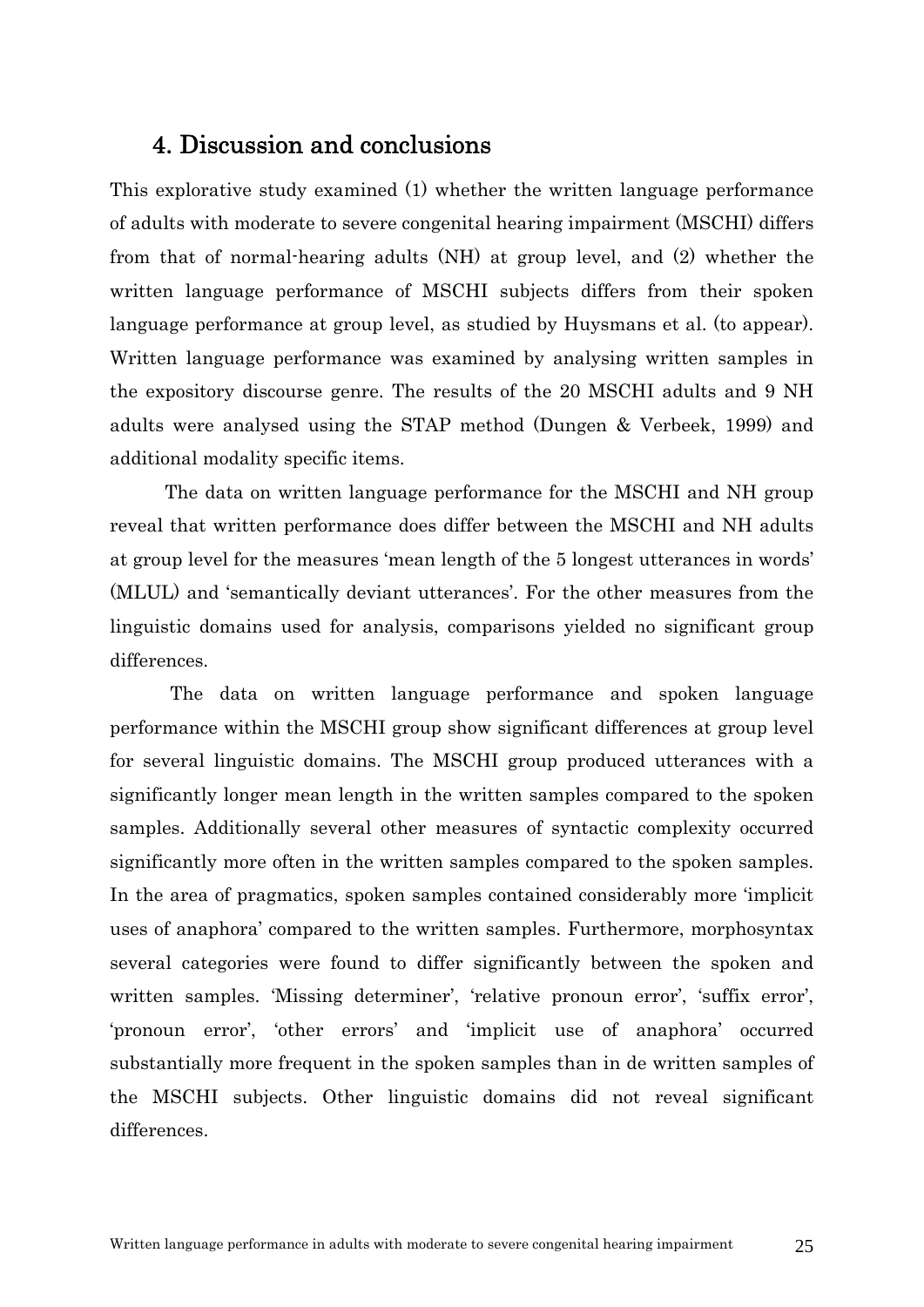When comparing the results from the present study with the outcomes of previous studies it is important to be aware of the general difference in study population. As the present study evaluates the performance of adults with moderate to severe hearing impairment, results may differ from the results of earlier studies on the performance of profoundly hearing-impaired individuals.

A comparison of written language performance in the MSCHI and NH group revealed a significant difference at group level for variables of two linguistic domains. Firstly, analysis of written language output in the present study revealed a significant difference regarding the measure of syntactic complexity 'mean length of the 5 longest utterances in words' (MLUL). Secondly, a significant difference between the written samples of the MSCHI and NH group was found regarding the median value of semantically deviant utterances.

Measures of three different categories were used to estimate syntactic complexity of the written samples: 'mean length of the 5 longest utterances in words' (MLUL), 'mean length of utterance' (MLU) and 'other measures of syntactic complexity'. The 'mean length of the 5 longest utterances in words' (MLUL) of the MSCHI group was significantly shorter in length than the MLUL of the NH group. The other two measures 'mean length of utterance' (MLU) and 'other measures of syntactic complexity' did not reveal a significant difference.

There are several possibilities regarding the interpretation of a significant difference for MLUL. Zhu (2007) notes that syntactic maturity can be measured by objective measures such as MLUL. Opposite to this view, Eisenberg et al. (2001) point out that longer utterances are not necessarily more syntactically sophisticated than shorter ones, and grammatically more advanced utterances are not necessarily longer than less advanced ones. Thus, MLUL alone is not a sufficient measure of syntactic complexity. The present research measured syntactic complexity not only based on MLUL, but also on MLU and other measures of syntactic complexity. These last two categories of measuring syntactic complexity did not show significant differences. As MLUL is not a sufficient measure of syntactic complexity, it would be incorrect to conclude from only a difference in MLUL that the MSCHI group showed less syntactic maturity. However, one can hypothesize that the length of the MLUL is influenced by an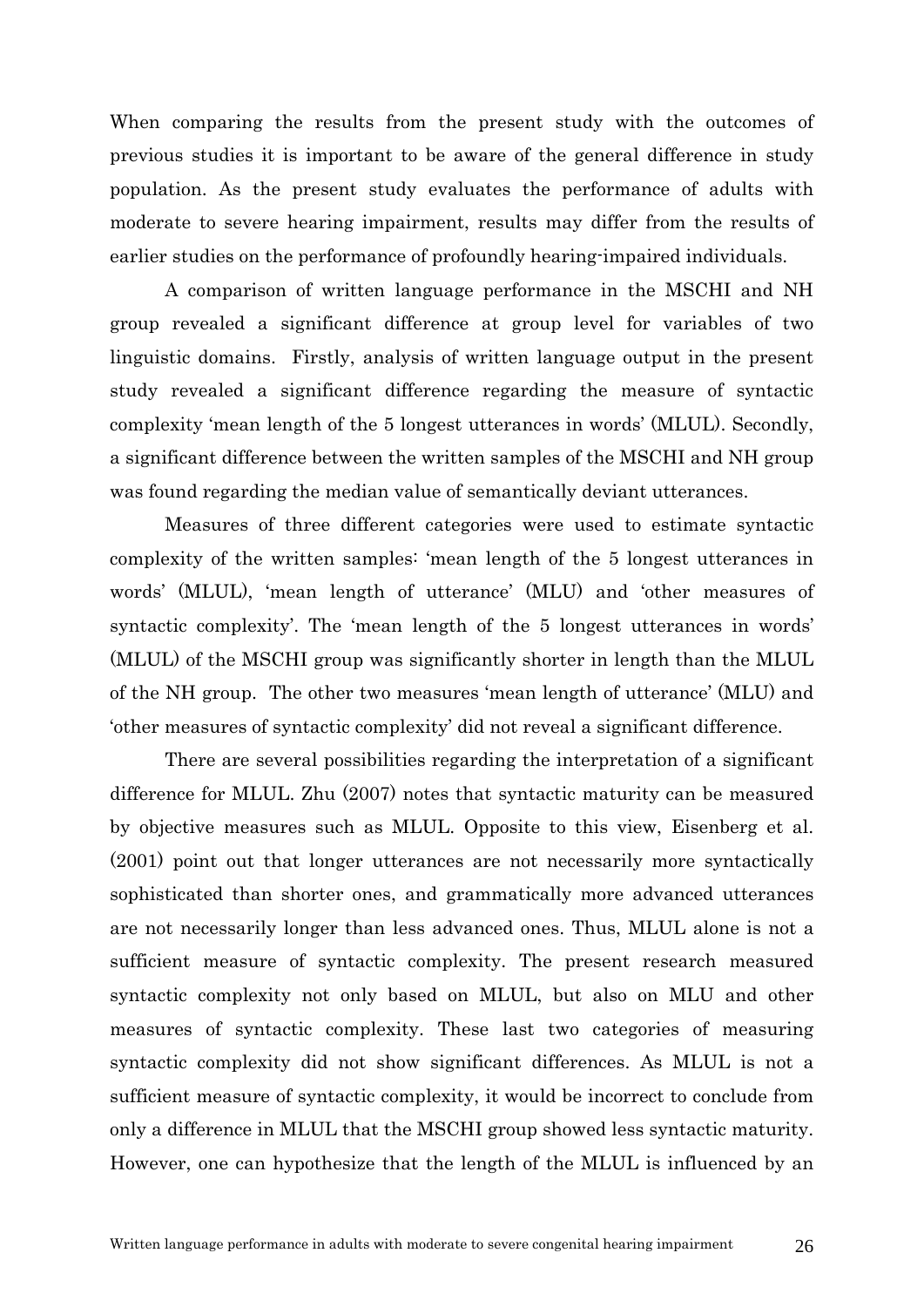individual's level of self-assurance regarding written language performance. As MacArthur et al. (2008) note, children with well-developed spoken language would theoretically develop writing more efficiently and should show a faster progress because these children would likely rely on their spoken knowledge of language while writing. Children with hearing-impairment whose spoken language is not as well developed as the spoken language of their normal-hearing peers would then show a poorer writing performance compared to these hearing peers. As a result, the children with hearing-impairment may show an everlasting lower self-assurance in writing performance. This is in accordance with Robier (2001 In: Delage and Tuller, 2007) who noted that hearing impairment causes an atypical development in childhood, which may have longlasting effects. Future research should contribute to the knowledge on the influence of self-assurance on the mean length of utterances, using an adaptation of the method of the present study. The main focus should be on the act of writing: do subjects with hearing-impairment make more self-corrections and erasures compared to normal-hearing subjects? Results may reveal a need for adaptation of education of children with hearing-impairment.

A second significant difference was found regarding semantically deviant utterances. At group level, the MSCHI group produced significantly more semantically deviant utterances compared to the NH group. Most semantic deviant utterances of the MSCHI group contained 'mismatches' or 'not commonly used words' which caused the utterances to be multi interpretable. For example in commonly used expressions, the choice of a different verb may cause the expression to be incorrect. The difference found on semantically deviant utterances is remarkable. To the knowledge of the authors of the present study semantics have not yet been studied in regard to the difference between the writing performance of hearing-impaired and normal-hearing adults. Nation and Snowling (1998) noted that semantic processing abilities interact with phonological processing. The authors investigated semantic processing abilities in normal-hearing children with reading comprehension difficulties by performing a receptive reading comprehension test. If weak phonological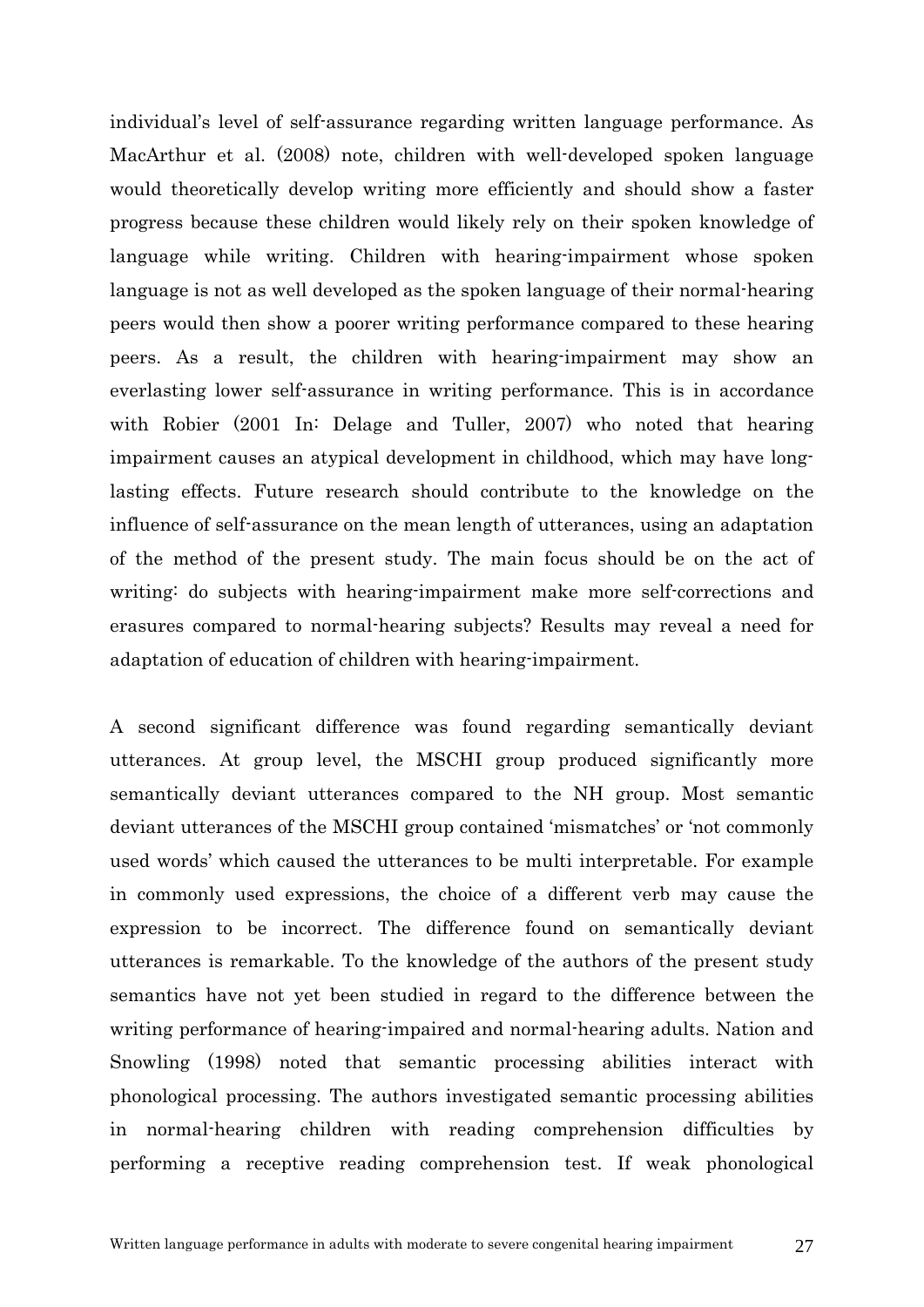processing abilities result in weak semantic processing abilities, individuals with hearing impairment are expected to show weaker semantic processing abilities compared to individuals with normal hearing. Ormel et al. (2010) found that semantic-categorical knowledge of deaf children indeed appears to be less precise or less finely differentiated than the semantic-categorical knowledge of hearing children. Ormel et al. found limited improvement across grade levels, which indicates that even in adulthood semantic categorization would remain less precise or less finely differentiated. It has to be noted that Ormel et al. performed a receptive reading comprehension test and not a writing production test. However, the present study did find a poorer performance on semantically deviant utterances of the MSCHI group compared to the NH group. Therefore, one could hypothesize that weak phonological processing abilities result in weak semantic processing abilities in both receptive and production tasks, not only in childhood but also in adulthood. A possible explanation may be found in semantic networks in the brain. Prior to being able to produce a word, one has to connect a semantic representation of a concept or association to its phonological form. This process of word production is relatively sensitive to impairment (Järvelin et al., 2006). The use of 'mismatches' and 'not commonly used words' indicates that the connections in the semantic network are inaccurate. If the cause of the significant difference in semantically deviant utterances lies in the field of semantic networks, such difference would also be expected to be found in comparison with the spoken language performance of the MSCHI and NH group at group level. However, no significant difference occurred regarding semantically deviant utterances in the recent study by Huysmans et al. (to appear) on spoken language performance. Additionally, Ormel et al. (2010) studied deaf children and not adults with moderate to severe hearing impairment. Therefore it is unlikely that the cause of the significant difference of semantically deviant utterances in writing for the MSCHI group lies in a problem of the semantic network. Further research is needed to clarify this difference in semantically deviant utterances in the writing of the MSCHI group at group level.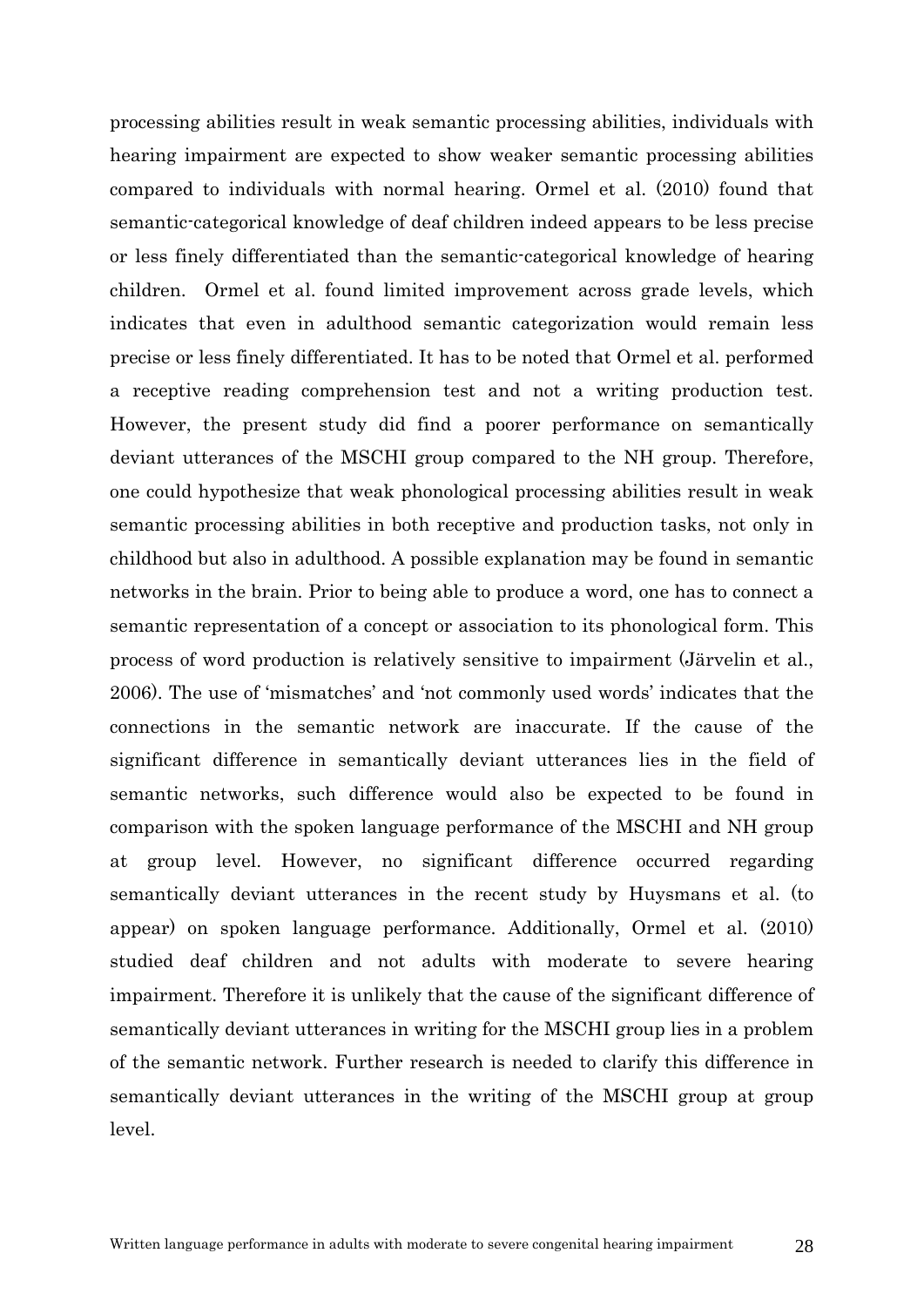It is important to note that the relatively few differences found in the present study between the written language performance of the MSCHI and NH group are not in accordance with the outcomes of previous studies on this topic. The MSCHI adults from the present study showed a relatively good performance regarding morphosyntax and punctuation, whereas adults with hearing impairment in previous studies did not. Comparing the writing of deaf and hearing students, Channon and Sayers (2007) found that deaf students demonstrated low mastery of several morphosyntactic items and punctuation. Research reported by Gormley and Sarachan-Deily (1987, In: Luckner & Isaacson, 1990) suggests that writers with severe to profound hearing impairment make more spelling, punctuation and grammatical errors compared to writers with normal hearing. These differences are known to be caused by a delay in spoken language development in hearing-impaired individuals, which has an adverse effect on the development of written language (Luckner & Isaacson, 1990). The MSCHI adults of the present study have moderate to severe hearing impairment, whereas the previous studies mainly investigated the written language performance of profoundly hearing-impaired individuals. This explains the difference between the results found for the written language performance of the MSCHI group and the previous studies on this topic.

However, in the recent study on spoken language performance of the same groups (Huysmans et al., to appear) the MSCHI adults did show a poorer morphosyntactic performance at group level compared to the NH group. This difference was however not reflected in the written language performance comparison at group level of the MSCHI and NH group. This indicates that the MSCHI adults benefit from the modality specific characteristics of writing, such as absence of pressure of online processing, more time to deliberate and revise and a better access to vocabulary. These modality specific characteristics allow the MSCHI adults to correct morphosyntactic errors, as self-correction of written language output does not require hearing, but vision. Since MSCHI adults have a hearing impairment, and not a visual impairment, they are able to correct morphosyntactic errors in written language output. In spoken language errors are not clearly heard by the MSCHI adults and therefore they do not succeed to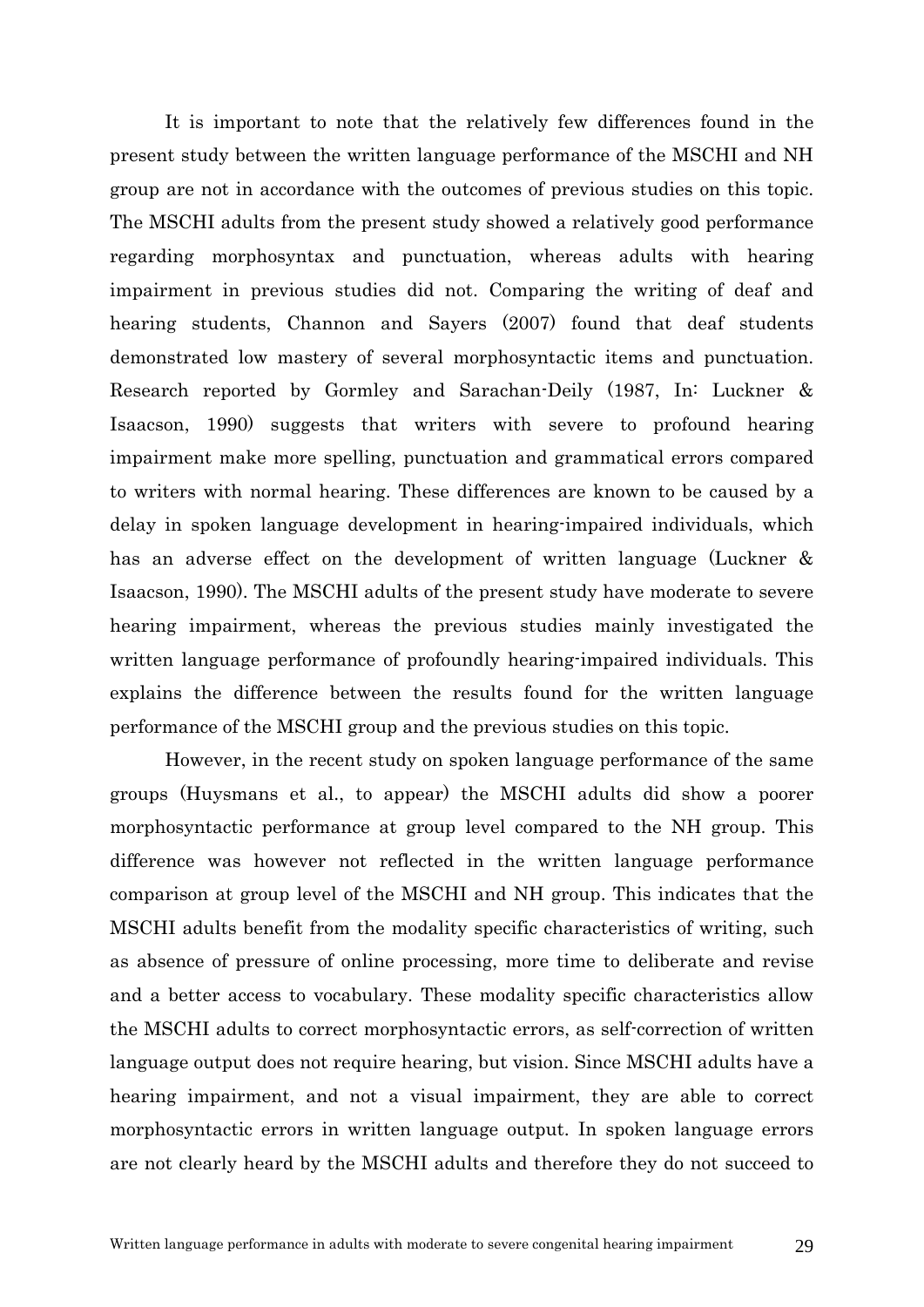correct these errors. Furthermore, spoken language lacks the modality specific characteristics of writing which cause a benefit for the MSCHI adults in their written language performance.

Besides the benefit from the modality specific characteristics of writing the MSCHI adults may also benefit from another aspect related to written language. Hearing-impaired individuals most likely compensate their spoken language difficulties by relying on written language. Writing is part of speech-language therapy for children with hearing impairment. As a result individuals with hearing impairment are able to use written support as a compensation of phonological problems (Delage & Tuller, 2007).

The results of the recent study on spoken language performance are not caused by a difference in language competence at group level between the MSCHI and NH group. Without the pressure of online processing the difference in performance of both groups decreases. Once again, this does not indicate a deficit in language competence, but it indicates a disadvantage of hearing impairment in auditory processing resulting in a poorer spoken language performance for the MSCHI adults. This however does not imply that on an individual level of analysis no deficit in language competence could be found. The present study analyzed data at group level. Further research on differences in performance on individual level is needed to determine whether the results found at group level are also reflected in analysis at individual level.

 The benefit from the modality specific characteristics of writing explains the better performance on several measures of syntactic complexity for both the MSCHI and NH group in written samples compared to spoken samples. However, it should be noted that utterances were rescaled to 100 utterances per sample. The present study on written language performance may consist of a smaller sample size than the study on spoken language performance (Huysmans et al., to appear). Therefore the better performance on several measures of syntactic complexity may also be caused by this difference in sample size between both studies and the necessary rescaling. Future studies on this topic should adapt their method to ensure equal sample sizes for both written and spoken language.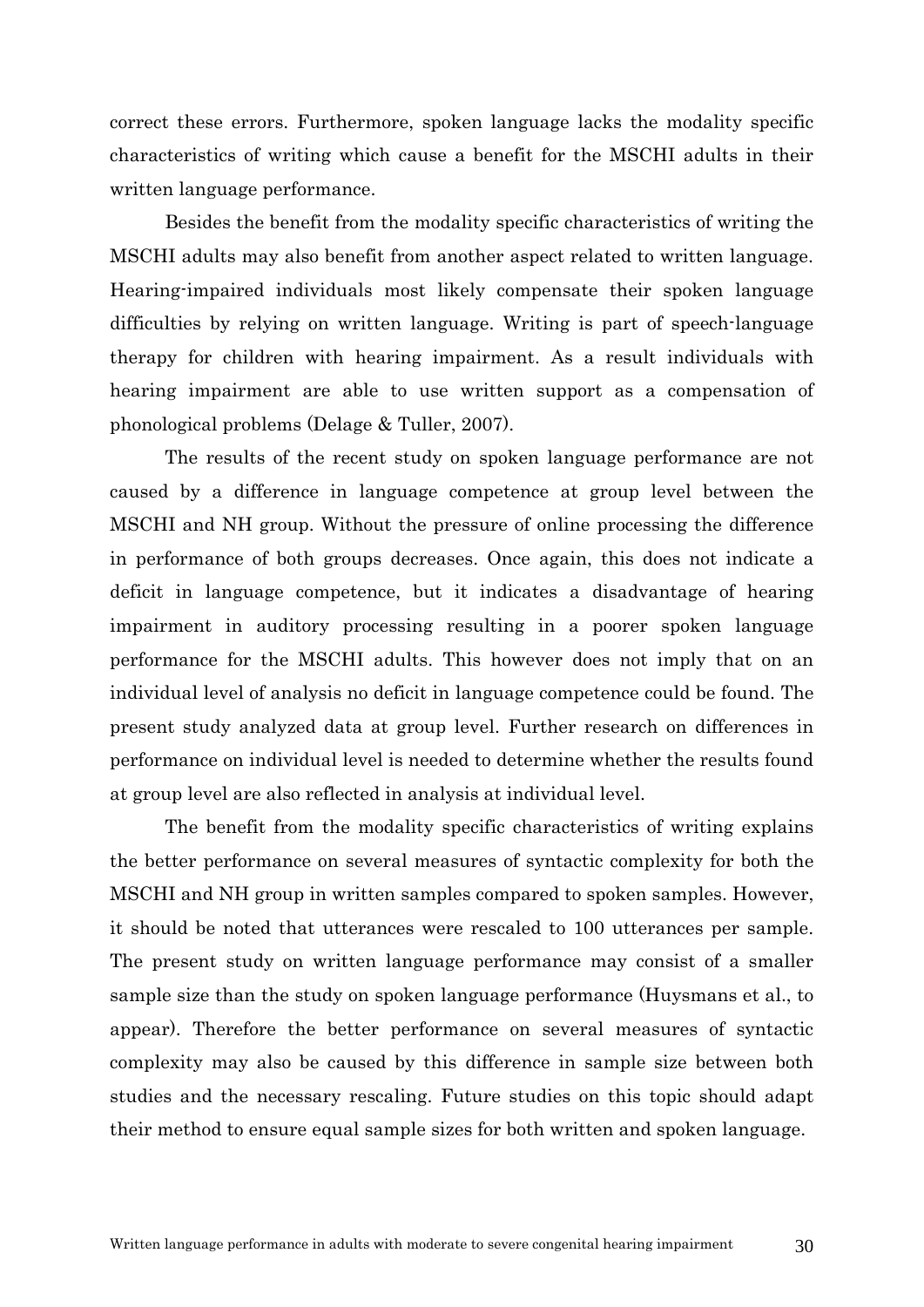In comparison between spoken and written language performance the MSCHI group showed a better written language performance compared to their spoken language performance. Syntactic complexity is found to be greater in written language than in spoken language (among others: O'Donnell, 1974). As mentioned, writing allows revision and deliberation. The absence of the pressure of online processing allows a better access to vocabulary and frees writers from limitations of short-term memory or the ability to concentrate. This also leads to longer utterances in written language than in spoken language. Spoken utterances are influenced by the short-term memory and the speaker's ability to concentrate. Writers are influenced by such factors and therefore tend to produce sentences of strikingly longer length (Chafe et al., 1987). Therefore it is not surprising that a difference in MLUL was found between the written and spoken language performance of both the MSCHI and NH group. Data revealed that 8 out of 13 other measures of syntactic complexity occurred significantly more often in the written samples compared to the spoken samples at group level for both the MSCHI and NH group. This supports the notion that syntactic complexity is found to be greater in written language than in spoken language. More specifically, it supports the notion that written language contains more subordinate and adverbial clauses, longer and more complex utterances and higher values for mean length of utterance (O'Donnell, 1974). However, as mentioned before, the number of utterances to be analysed for each sample was rescaled to 100 utterances. This may cause a bias in the interpretation of these data. An additional analysis of the written and spoken samples is needed to determine whether significant differences regarding other measures of syntactic complexity also continue to exist when absolute data are used for analysis.

 As noted by MacArthur et al. (2008) written language performance may influence spoken language performance. Writing can make certain aspects of language more noticeable to the learner. This study has shown a better written language performance of adults with moderate to severe congenital hearing impairment at group level compared to their spoken language performance at group level. Written language performance at group level mainly differed from spoken language performance at group level on the linguistic domain of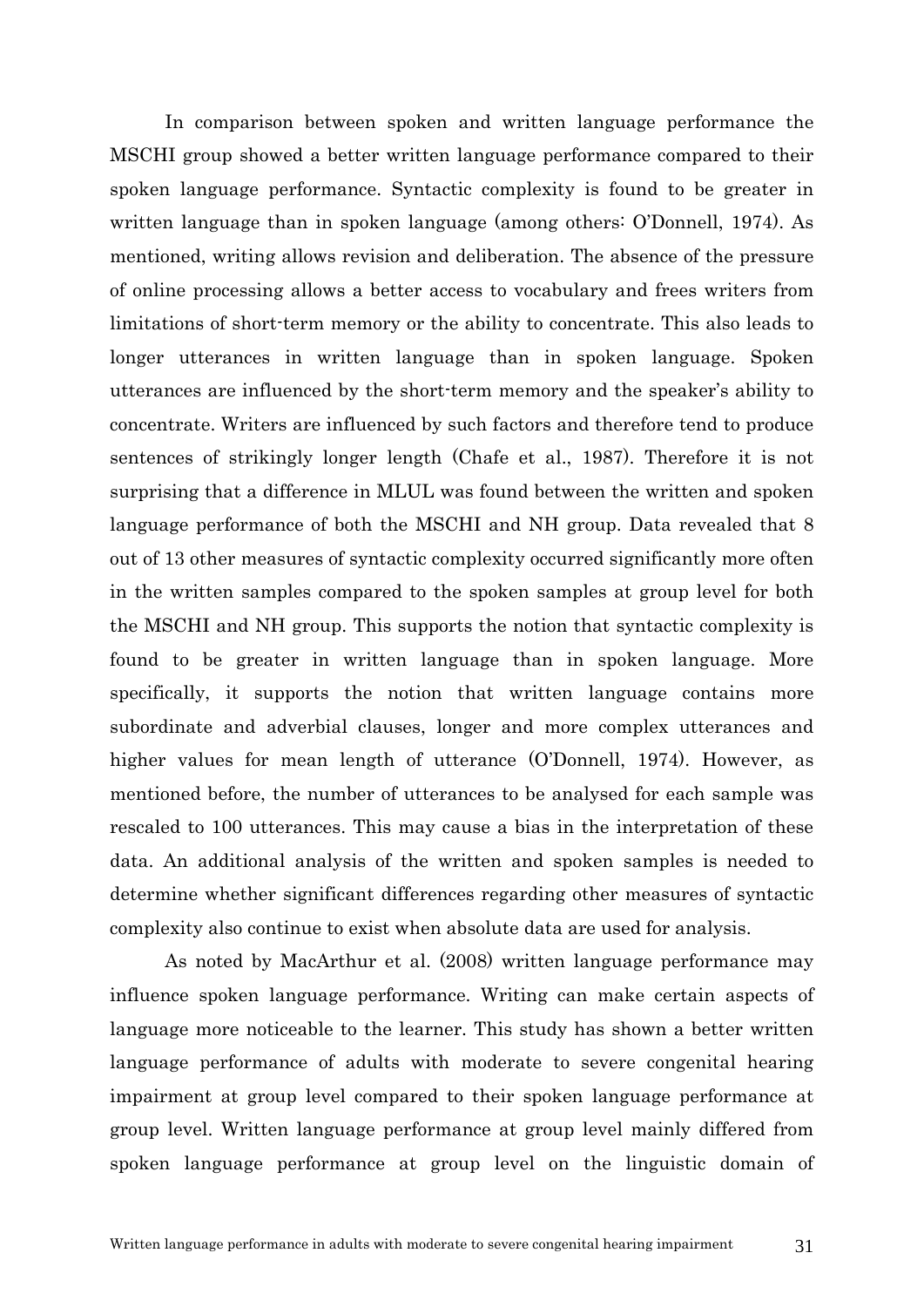morphosyntax. This difference in performance is not caused by a deficit in language competence but by the difference in processing. However, as mentioned before, this is only true for language performance at group level. Further research is needed for analysis at individual level. Data show that both groups show similar written language performance at group level, caused by a benefit for the MSCHI group due to the modality specific distinctions of writing. Because of this benefit, the significantly poorer spoken language performance at group level of the MSCHI group compared to the NH group (as studied by Huysmans et al., to appear) was not reflected in their written language performance. As written language may influence spoken language, education and therapy for children with hearing impairment should have a greater focus on written language.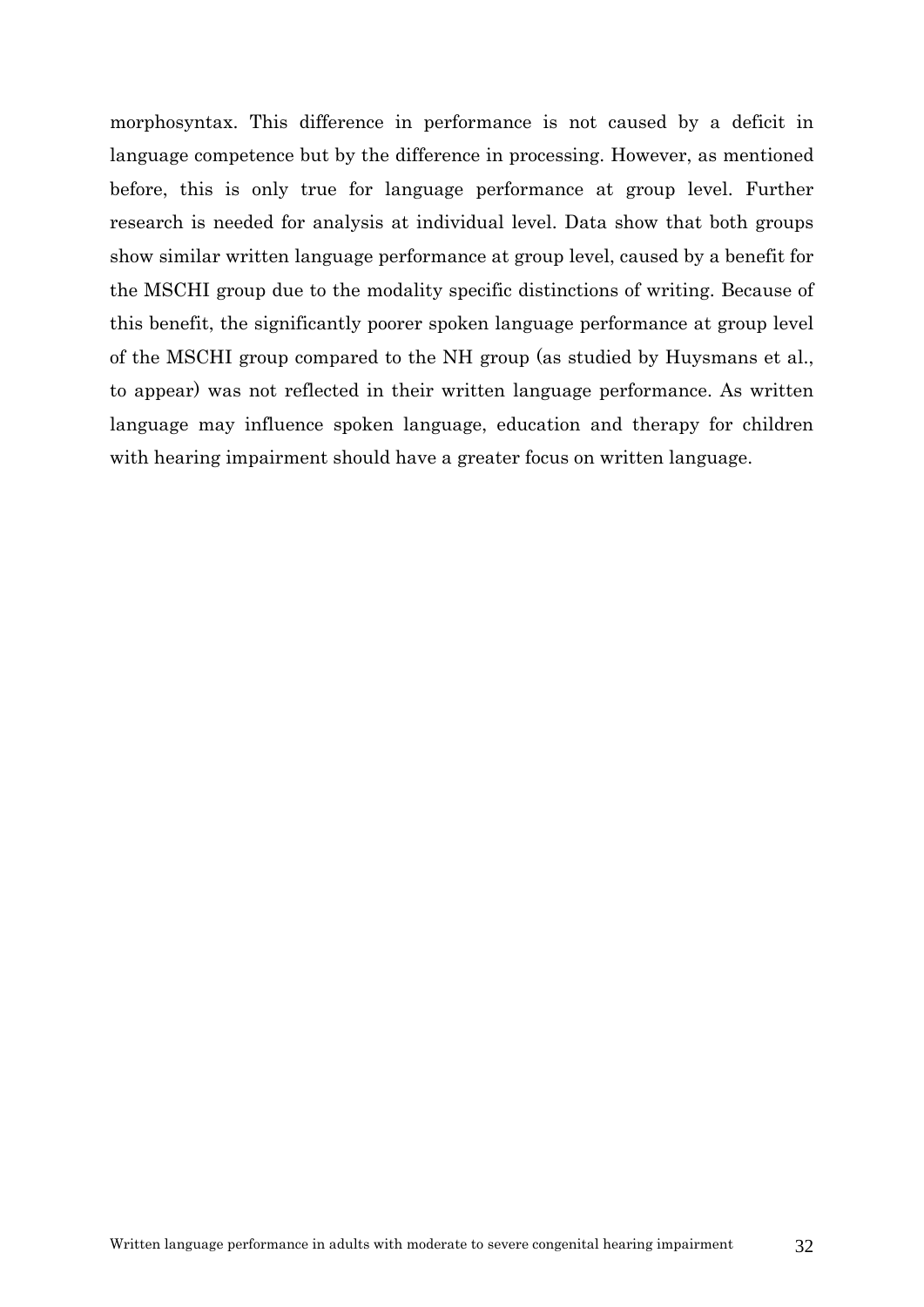# <span id="page-33-0"></span>Bibliography

Antia, S., S. Reed & K. Kreimeyer

2005 Written Language of Deaf and Hard-of-Hearing Students in Public Schools, In: Journal of Deaf Studies and Deaf Education, 10(3); 244-255.

Berman, R. & L. Verhoeven

2002 Cross-linguistic perspectives on the development of text-production abilities, In: Written Language & Literacy,  $5(1)$ ; 1-43.

Briscoe, J., D. Bishop & C. Frazier Norbury

2001 Phonological Processing, Language and Literacy: A Comparison of Children with Mild-to-moderate Sensorineural Hearing Loss and Those with Specific Language Impairment, In: Journal of Child Psychology and Psychiatry: 42 (3); 329-349.

Casagrande, M. & P. Cortini

2008 Spoken and written dream communication: Differences and methodological aspects, In: Consciousness and Cognition, 17; 145-158.

Chafe, W. & J. Danielewicz

1987 Properties of Spoken and Written Language, In: Comprehending Oral and Written Language, Academic Press, USA: New York.

Channon, R. & E.E. Sayers

2007 Toward a Description of Deaf College Student's Written English: Overuse, Avoidance, and Mastery of Function Words, In: American Annals of the Deaf: 152(2); 91-103.

Delage, H. & L. Tuller

2007 Language Development and Mild-to-Moderate Hearing Loss: Does Language Normalize With Age?, In: Journal of Speech, Language and Hearing Research: 50; 1300-1313.

DesJardin, J., S. Ambrose, A. Martinez & L. Eisenberg

2009 Relationships between speech perception abilities and spoken language skills in young children with hearing loss, In: International Journal of Audiology, 48; 248-259.

Eisenberg, S., T. McGovern Fersko & C. Lundgren

2001 The Use of MLU for Identifying Language Impairment in Preschool Children: A Review, In: American Journal of Speech-Language Pathology, 10(4); 323-342.

Gregg, N., C. Hoy, P. McAlexander & C. Hayes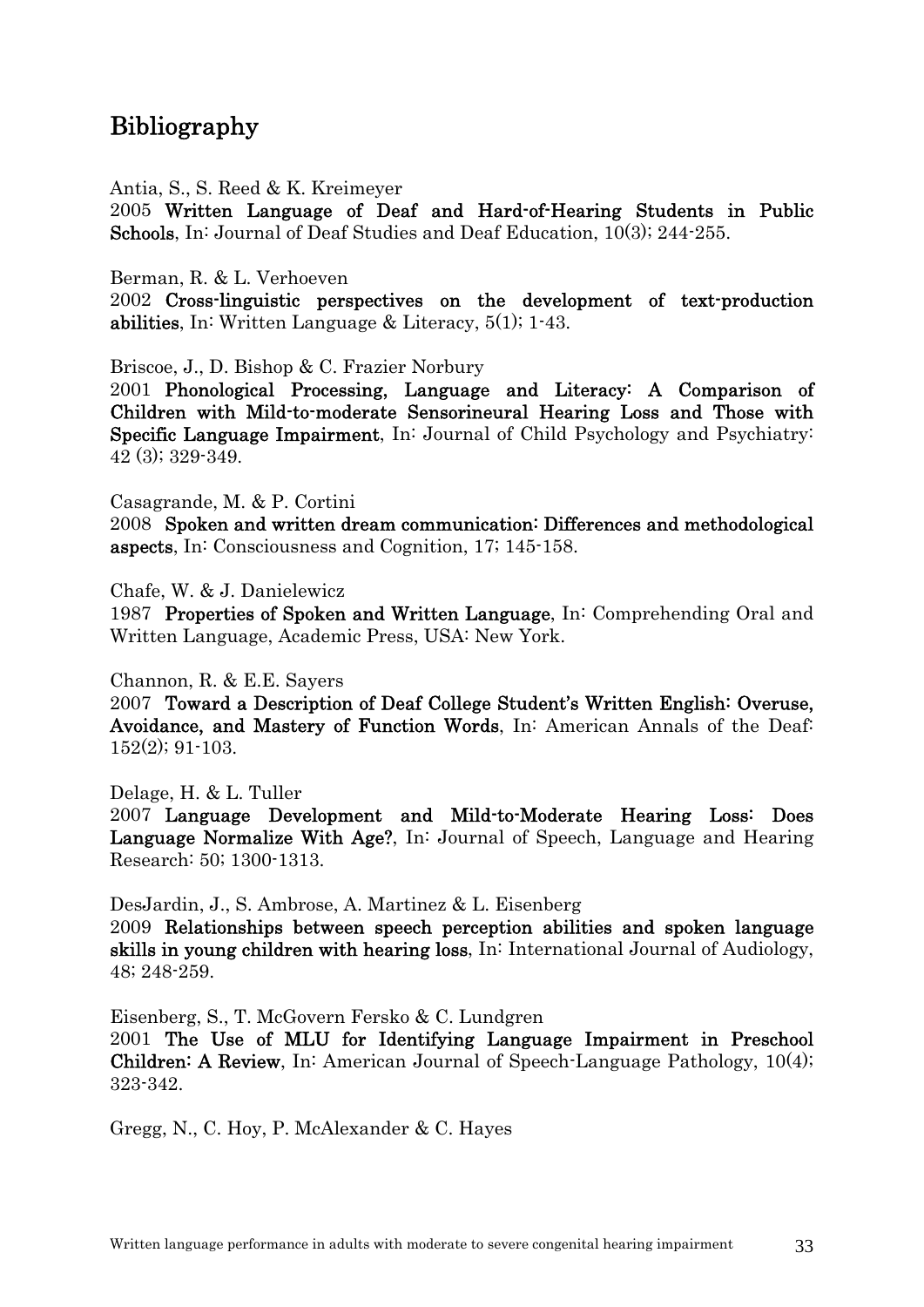1991 Written Sentence Production Error Patterns of Collage Writers with Learning Disabilities, In: Reading and Writing: An Interdisciplinary Journal: 3; 169-185.

Houët, H.

1988 Grammatica Nederlands, Prisma, Uitgeverij Unieboek/Het Spectrum bv.: Houten-Antwerpen.

Hunt, K.

1965 Grammatical Structures Written at Three Grade Levels: available at <http://eric.ed.gov/PDFS/ED113735.pdf>(accessed on January 7, 2010)

Huysmans, E., J. de Jong, J.H. Van Lanschot-Wery, J.M. Festen & S.T. Goverts 2011 Long-term effects of congenital hearing impairment on language performance in adults, to appear.

Järvelin, A., M. Juhola & M. Laine

2006 A neural network model for the stimulation of word production errors of Finnish nouns, In: International Journal of Neural Systems, 16(4); 241-254.

Luckner, J.L. & S. Isaacson

1990 A Method of Assessing the Written Language of Hearing-Impaired Students, In: Journal of Communication Disorders: 23; 219-223.

MacArthur, C. A., S. Graham & J. Fritzgerald (Eds.) 2008 Handbook of Writing Research, Guilford Publications, USA: New York.

Nation, K. & M. Snowling

1998 Semantic Processing and the Development of Word-Recognition Skills: Evidence from Children with Reading Comprehension Difficulties, In: Journal of Memory and Language, 39; 85-101.

O'Donnell, R.

1974 Syntactic Differences between Speech and Writing, In: American Speech, 49(1/2); 102-110.

Ormel, E., M. Gijsel, D. Hermans, A. Bosman, H. Knoors & L. Verhoeven 2010 Semantic categorization: A comparison between deaf and hearing children, In: Journal of Communication Disorders, 43; 347-360.

Ravid, D. & S. Zilberbuch

2003 Morphosyntactic constructs in the development of spoken and written Hebrew text production, In: Journal of Child Language, 30; 395-418. Available at [http://journals.cambridge.org/action/displayFulltext?type=1&fid=152478&jid=JC](http://journals.cambridge.org/action/displayFulltext?type=1&fid=152478&jid=JCL&volumeId=30&issueId=02&aid=152477) [L&volumeId=30&issueId=02&aid=152477](http://journals.cambridge.org/action/displayFulltext?type=1&fid=152478&jid=JCL&volumeId=30&issueId=02&aid=152477) (accessed on February 7, 2010).

Reed, S.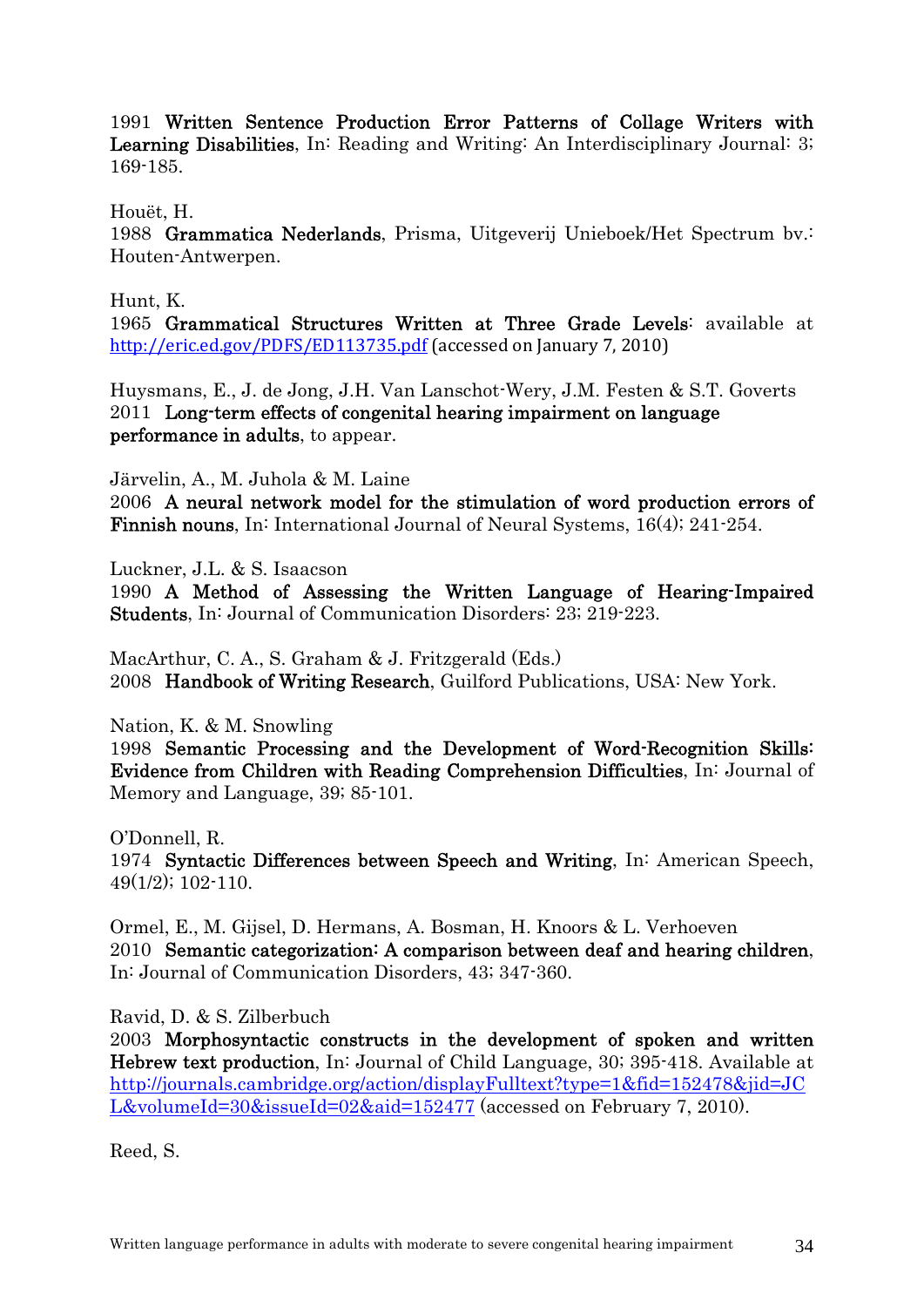2003 Beliefs and Practices of Itinerant Teachers of Deaf and Hard of Hearing Children Concerning Literacy Development, In: American Annals of the Deaf: 148(4); 333-342.

Sass, K., S. Krach, O. Sachs & T. Kircher

2009 Lion – tiger – stripes: Neural correlated of indirect semantic priming across processing modalities, In: NeuroImage, 45; 224-235.

Sices, L., G. Taylor, L. Freebairn, A. Hansen & B. Lewis

2007 Relationship between Speech-Sound Disorders and Early Literacy Skills in Preschool-Age Children: Impact of Comorbid Language Impairment, In: Journal of Developmental & Behavioral Pediatrics: 28; 438-447.

Stubbs, M.

1980 Language and Literacy: The sociolinguistics of reading and writing, USA, Boston: Routledge & Kegan Paul.

Van Ierland, M.

1980 STAP (Spontane Taal Analyse Procedure), University of Amsterdam, can be obtained through the University of Amsterdam: [http://www.student.uva.nl/ATW/object.cfm/29D0CDF4-1321-B0BE-](http://www.student.uva.nl/ATW/object.cfm/29D0CDF4-1321-B0BE-68B5053AD6E7B11C/3D5415B8-1321-B0BE-A46FF466FCD6C86A)[68B5053AD6E7B11C/3D5415B8-1321-B0BE-A46FF466FCD6C86A](http://www.student.uva.nl/ATW/object.cfm/29D0CDF4-1321-B0BE-68B5053AD6E7B11C/3D5415B8-1321-B0BE-A46FF466FCD6C86A)

Yalçinkaya, F., N. Bayar Muluk & S. Sahin

2009 Effects of listening ability on speaking, writing and reading skills of children who were suspected of auditory processing difficulty, In: International Journal of Pediatric Otorhinolaryngology: 73; 1137-1142.

Zhu, X.

2007 What Do We Know about the Relationship between Speaking and Writing in College-level ESL Students?, In: US-China Foreign Language, 5(3); 31-40.

### Internet

Website for English language writing tips and tricks, information about writing styles and genres: <http://www.thewritingsite.org/resources/genre/expository.asp> accessed January 13th, 2011

Website of the University of Amsterdam Linguistics department on the STAP method with information on how to obtain an STAP guidebook: [http://www.student.uva.nl/ATW/object.cfm/29D0CDF4-1321-B0BE-](http://www.student.uva.nl/ATW/object.cfm/29D0CDF4-1321-B0BE-68B5053AD6E7B11C/3D5415B8-1321-B0BE-A46FF466FCD6C86A)[68B5053AD6E7B11C/3D5415B8-1321-B0BE-A46FF466FCD6C86A](http://www.student.uva.nl/ATW/object.cfm/29D0CDF4-1321-B0BE-68B5053AD6E7B11C/3D5415B8-1321-B0BE-A46FF466FCD6C86A) accessed January 13th, 2011

Website containing teaching materials for students of the Swiss Federal Institute of Technology in Zürich on the topic 'structure and text': [http://caad.arch.ethz.ch/teaching/nds/ws98/script/text/st-text.html,](http://caad.arch.ethz.ch/teaching/nds/ws98/script/text/st-text.html) accessed June 29, 2011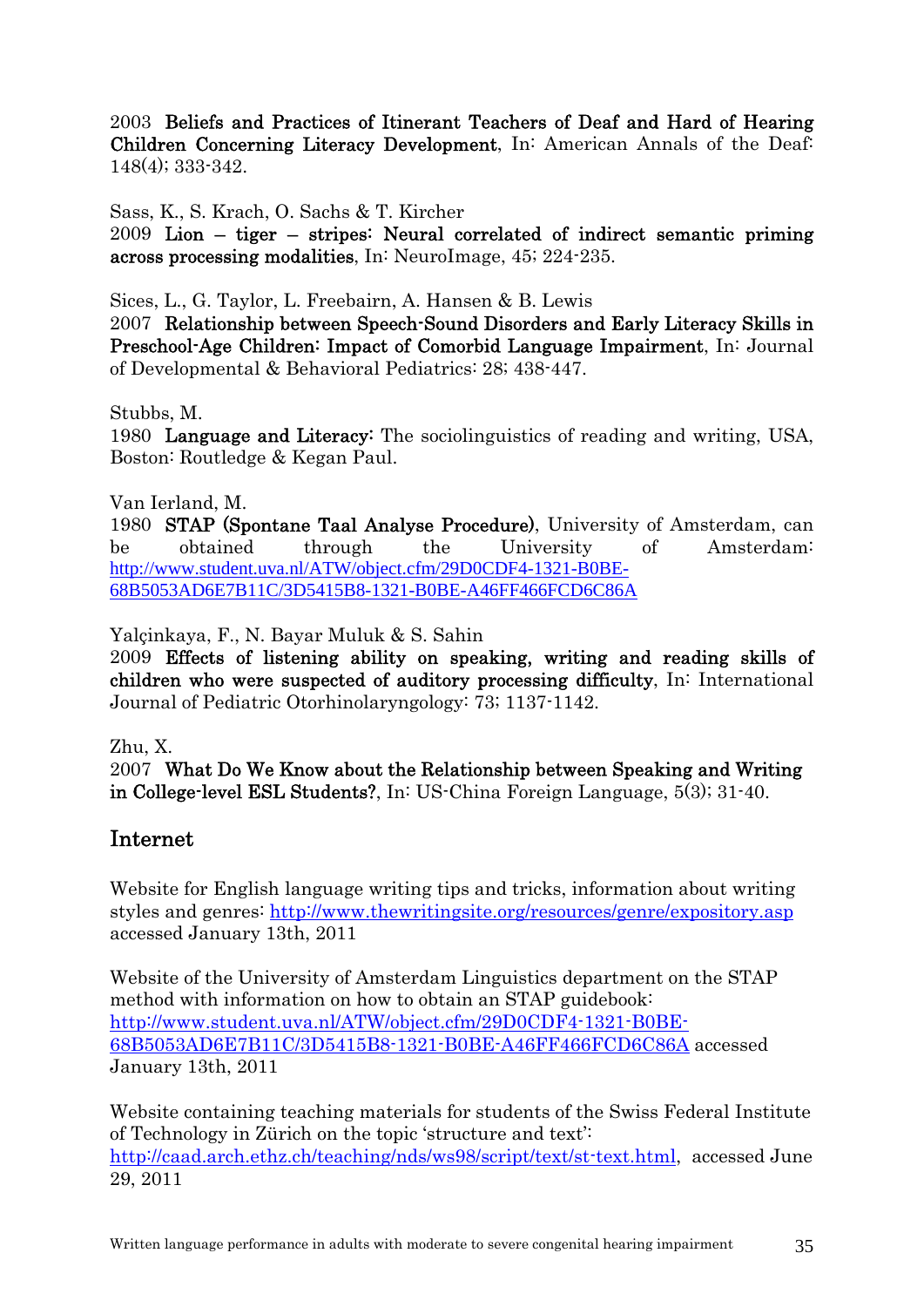Website of the Dutch Language Union on the correct use of indents: <http://taaladvies.net/taal/advies/vraag/312/gedachtestreepje/>accessed June 29, 2011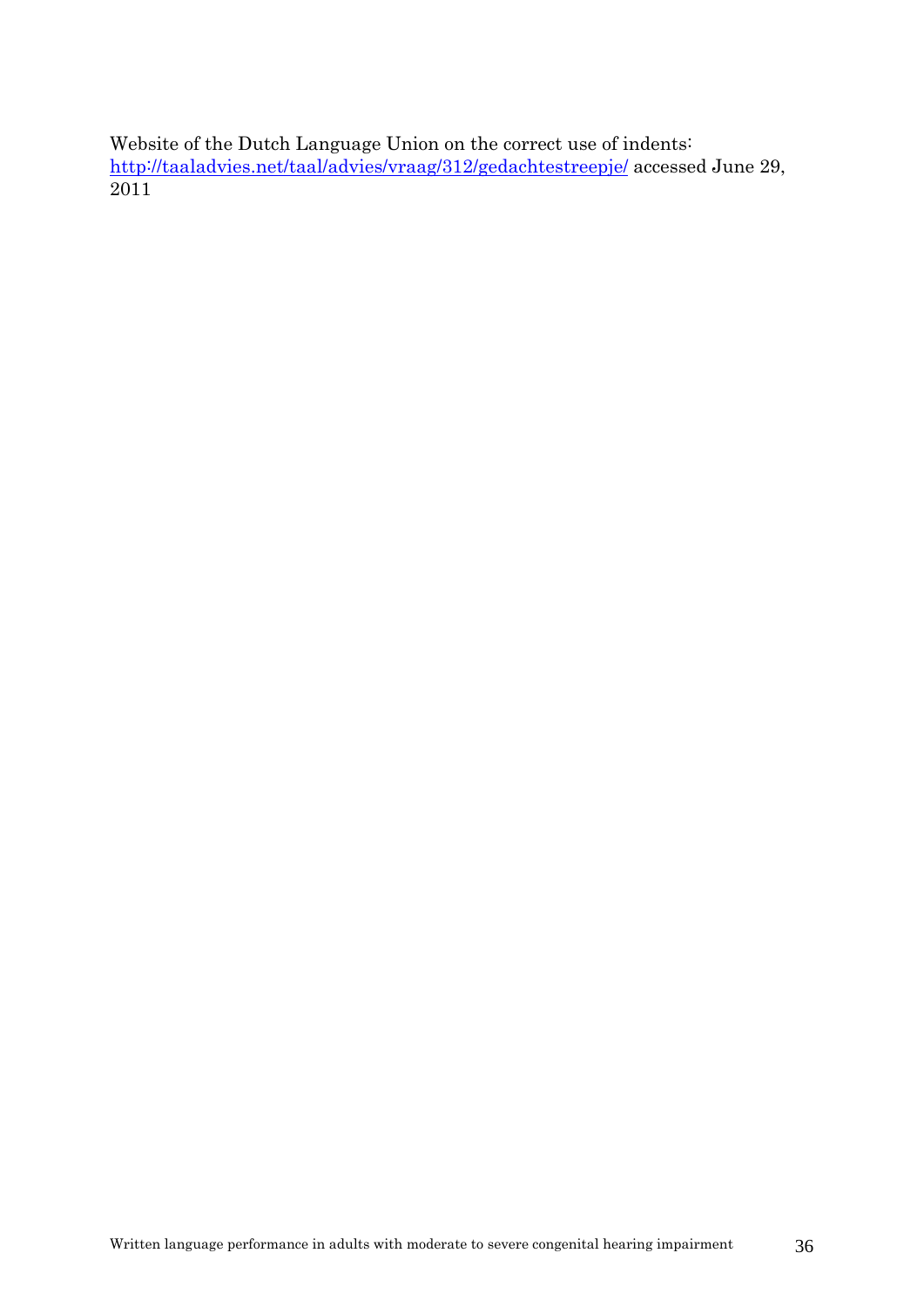# <span id="page-37-0"></span>Appendix A

Applied variable set, adapted from the STAP method (van den Dungen and Verbeek, 1999), adapted for analysis of written samples:

### A. Syntax

Main measures:

- 1. T-units (Dungen & Verbeek, 1999)
- 2. MLU: mean length of utterance, in words (STAP)
- 3. MLUL: mean length of 5 longest utterances, in words (STAP)

Qualitative measures (STAP):

Use of coordinate clauses, finite verb forms, compound predicates, past tense, past participle, nouns, attributive adjuncts, autonomous 3rd person pronouns, adverbial markers of place, adverbial markers of time, and use of other adverbial adjuncts

### B. Morphosyntax

Mean measures:

- a. number of ungrammatical utterances: number of utterances with one or more morphosyntactic errors
- b. number of morphosyntactic errors

Qualitative measures (STAP):

Word order error, missing main verb, missing noun phrase (subject and/or object), subject-verb agreement error (excl. missing auxiliary or copula verb), missing determiner, incorrect determiner, past tense error, past participle error.

### C. Semantics

Mean measures:

a. semantically deviant utterances: sum of all moderately and severely semantically deviant utterances (STAP)

### D. Pragmatics

Mean measures:

- a. pragmatically deviant utterances: sum of all moderately and severely pragmatically deviant utterances (STAP)
- b. implicit use of anaphora (STAP)